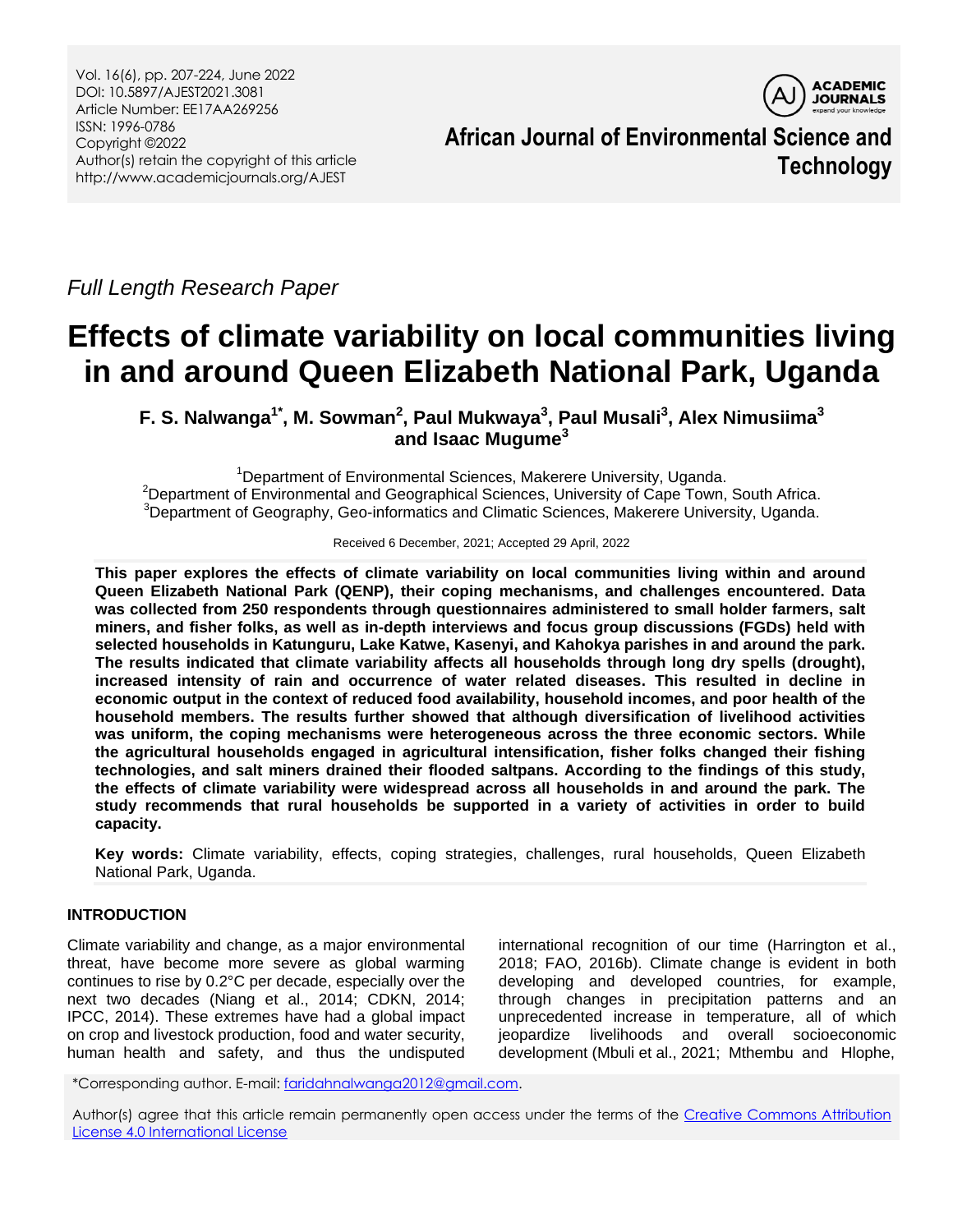2020; Taye, 2019). These effects have been unevenly distributed around the world, with countries in the global south suffering the most in a variety of complex ways (Islam and Winkel, 2017; Acheampong et al., 2014; Chikulo, 2014). Climate-related effects on national parks, for example, are increasing due to observable changes in temperature and rainfall, as well as a continuously degrading natural environment, according to van Wilgen et al. (2016), Tadesse and Dereje (2018), and Dube and Nhamo (2020). The presence of extreme weather events such as droughts and floods means that livelihood activities are disrupted and the community is more vulnerable to further climate conditions (Kilimani et al., 2016). As a result, in order to avoid a global food crisis, there is need to actively respond to these effects.

Furthermore, some scholars argue that there are differences in the effects of climate change even within the global south, with Sub-Saharan Africa bearing the brunt of these processes (Mihiretu et al., 2019; Zougmoré et al. 2018;Arndtetal.,2015).However,theliteraturehighlighting these processes is skewed in that much of it focuses on dry-land areas (Thalheimer et al., 2021; Marengo et al., 2020; Jellason et al., 2019) and the cattle corridor (Nimusiima et al., 2018; Mulinde et al., 2016; Majaliwa et al., 2015), despite the fact that other communities living within and on the fringes of the parks are more vulnerable due to the land use restrictions accorded to national parks (Hoogendoorn and Fitchett, 2018; Bruno et al., 2018; Malakoutikhah et al., 2020). This study fills a scholarly gap in this context by focusing on the often overlooked but critical aspect of climate variability on local communities within and around conservation areas.

# **Climate change dynamics in Uganda**

 $\overline{a}$ 

Uganda experiences climate variability and change $1.2$ , with noticeable monthly temperatures ranging from a minimum of 15°C in July to a maximum of 30°C in February (Mukasa et al., 2020; Nsubuga et al., 2014a). Furthermore, there have been significant changes in heavy rainfall events (Ongoma et al., 2015; Müller et al., 2014; Mayega et al., 2015; Mugagga et al., 2019), particularly during the March to May (MAM) season (Fuller et al., 2018; Ngoma et al., 2021; Egeru et al., 2019). As a result, frequent disasters such as floods, landslides, and droughts have been observed in and around the country, negatively impacting the economy (Akampumuza and Matsuda, 2017; Müller et al., 2014; Bagonza, 2014). This raises concerns about the need to sustain communities as well as the country's ability to

<sup>1</sup>Climate variability refers to variations in the mean state and other statistics (such as standard deviations, the occurrence of extremes, etc.) of the climate on all temporal and spatial scales beyond that of individual weather events.

<sup>2</sup>Climate change refers to a shift in average weather conditions, including measures such as temperature, humidity, rainfall, cloudiness and wind patterns – and changes in the frequency or severity of these conditions.

meet both national development goals and global obligations. Uganda is highly vulnerable to the effects of climate change due to its reliance on natural resources, with rain-fed agriculture accounting for only 22% of total GDP and limited adaptive capacity (UBOS, 2020; 2018; Cooper and Wheeler, 2017; Adhikari et al., 2015). According to the Climate and Development Knowledge Network (CDKN), Uganda loses USD 2 billion due to climate and related impacts (CDKN, 2014). As a result, communities pursuing agro-based livelihood strategies have become vulnerable to climate change. This is especially important for local communities living in and around protected areas like Queen Elizabeth National Park (QENP), where resources are scarce.

While protected areas provide numerous benefits to local communities [regulate climate, provide cultural services such as social health, tourism, support biodiversity, and income diversification] (Mcneely, 2020; Jiricka-Pürrer et al., 2019; Jones et al., 2020), the livelihoods and wellbeing of rural poor who live within and on the fringes of the conservancies remain vulnerable to climate changes due to restrictions imposed by regulatory regimes that govern access to natural resources in the park. This has contributed to a decline in ecosystem diversity, productivity, and constant conflict between humans and wildlife as they compete for limited resources (Amin et al., 2015; Zwiener et al., 2017). Raids from wildlife seeking to expand their range into community-built lands frequently destroy their food crops, while enclave communities seek to explore protected areas for alternative livelihood sources exacerbates the situation (Nwe et al., 2020; Crawhall, 2015). Access to natural resources to support livelihoods becomes increasingly difficult. Policies to protect wildlife in Queen Elizabeth National Park (QENP) prevent communities from easily accessing national park resources, further limiting their livelihoods.

The current study was conducted in Western Uganda against this backdrop due to the frequent occurrence of disasters that have caused physical, environmental, and socioeconomic impacts (NEMA, 2019, 2016). The study thus sought to investigate the effects of climate variability and change on the local communities living in and around QENP, as well as how they cope with the effects and challenges they face, by seeking answers to the following questions: What are the spatial distribution and temporal trends of drought in Kasese district for the period 1981- 2016? What are the effects of climate variability and change on the economic activities of the local communities living in and around QENP? In what ways do the local communities cope with the effects of climate variability? What challenges are encountered by the local communities?

# **Theoretical framework**

The DFID Sustainable Rural Livelihoods Framework (SRLF) is used in this study to better understand how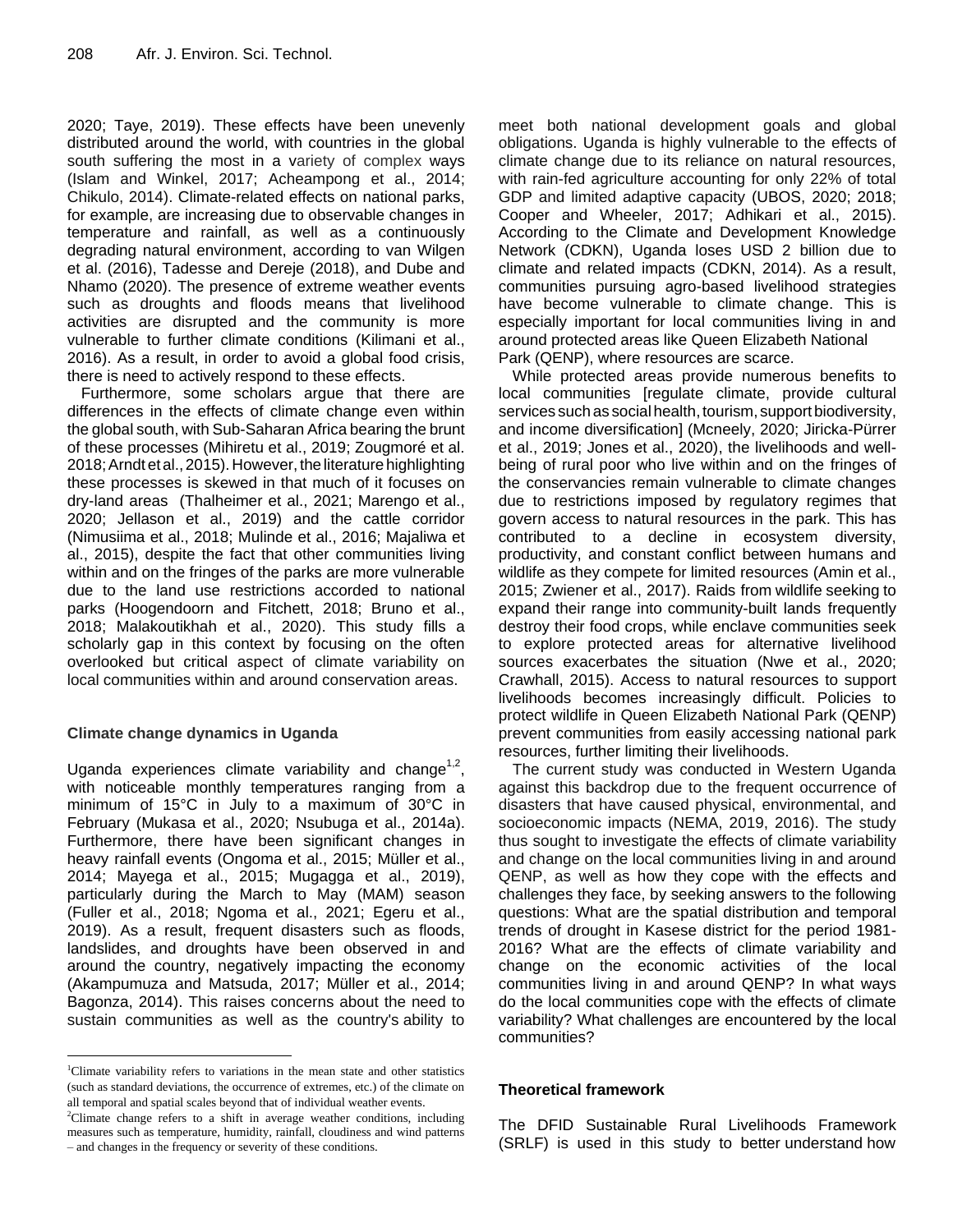climate variability affects the local communities living in and around Queen Elizabeth National Park (QENP), how they cope with the effects, and the challenges they face. "A livelihood comprises the capabilities, assets, and activities required for a means of living. A livelihood is sustainable when it can cope with and recover from stresses and shocks, and maintain or enhance its capabilities and assets both now and in the future, while not undermining the natural resource base" (DFID, 1999). The SRLF's main argument is that access to and use of various forms of capital, including natural, social, physical, financial, and human capital, translates into better or worse livelihood outcomes for rural communities (Krantz, 2001).

However, improved livelihood outcomes are dependent on people's abilities to use one or a combination of capitals and successfully navigate government policies, institutional rigidities, and societal cultures. Policies, institutions, and cultures are significant because they influence access to capital; 'mediate' the terms of capital exchange, and determine the gains from the livelihood strategies employed (DFID, 1999). The ability or inability to negotiate the numerous obstacles creates either 'winners' with better or 'losers' with worse off livelihood outcomes (Chambers, 1983).

In the context of this study, the local communities living in and around Queen Elizabeth National Park (QENP) are gifted with "natural capital" (land, wildlife resources and lakes (Edward, George and Katwe), where salt is mined). The park contributes to maintenance of the ecosystem and provides biodiversity from which the local communities derive economic and health benefits (Atiqul Haq, 2016). The local communities have social capital in form of relations and networks. UWA gives the local communities 20% of the money collected from tourists as financial capital. Regarding human capital, the local communities use their inherent knowledge and skills to exploit the natural resources/capital. These in totality, when well utilized, should translate better livelihood outcomes for the communities within and around the park, more incomes, increased well-being, reduced vulnerability, and improved food security. Those who are unable to fully exploit the resources (natural, financial, physical, social, and human) live in poverty. This means that better or worse livelihood outcomes are determined by how local communities use the capitals at their disposal, as well as how they navigate structural rigidities imposed by the government or societal structures. As a result, the SRLF can aid in the holistic analysis and explanation of the environmental and socioeconomic dynamics of climate variability in the context of conservation, particularly within and around Queen Elizabeth National Park (QENP).

#### **MATERIALS AND METHODS**

#### **Study area**

Queen Elizabeth National Park (0° 12"S and 0° 26N Latitudes and

29° 42"E and 30° 18"E Longitudes) is located in Kasese district in Western Uganda (Figure 1). The park has a diverse ecosystem that includes savanna and grassland, wetland, lake, and riverine systems (NEMA, 2019, 2016). There are two rainy seasons experienced in the area; the first rainy season occurs during March, April, and May (MAM) while the second rainy season occurs during September, October, and November (SON), with mean annual temperature between 22 and 25°C and total annual rainfall of 1250 mm (Mugume et al., 2016). Variation in rainfall is due to its location along the equator and annual migration of the Inter Tropical Convergence Zone (ITZC) (NEMA, 2019; Mugume et al., 2016). The human population around the park is estimated to be 107 persons per  $km^2$ , with a district population of 702,029 people (UBOS, 2014). The major social-economic activities include subsistence farming involving crop production, livestock rearing, fish farming (in Lakes George and Edward and Kazinga channel), as well as bee keeping, tree growing, petty trade and salt mining around Lake Katwe and Kasenyi (UBOS, 2020).

#### **Selection of study sites and respondents: Household surveys**

The information from the Kasese District Local Government and Community Development Officer (CDO) indicates that specific places conduct specific activities. In light of this discovery, the study purposefully chose three study sites involved in farming, salt mining, and fishing (Table 1). Several key government reports sought do not provide information on the number of households engaged in the three dominant activities across the study area. Therefore, to obtain an appropriate sample, this paper uses the guidance provided by Mensah (2014). Since the number of participants in each of this activity was unknown, the sample size was derived by computing the minimum sample size required for accuracy in estimating proportions by considering the standard deviation set at 95 confidence level (1.96), percentage picking a choice or response (50%=0.5), and the confidence interval (0.05= ±5) (Mensah, 2014). The equation is:

$$
n = (Z - score)^{2} * StdDev * (1 - StdDev) / (errormag in)^{2}
$$

where z= standard deviation set at 95% confidence level, p=percentage picking a choice of response, and c=confidence interval.

Although a total of 250 respondents were randomly selected from communities in and around Lake Katwe, Katunguru, and Kahokya parishes, 215 copies of the questionnaires were filled out and returned, representing 86% response rate.

#### **Data collection**

This study used both primary and secondary data sources to better understand the effects of climate variability on local communities, their coping strategies, and the challenges they face.

#### **Primary data**

The study was undertaken from June, 2017 to January, 2019, and data was collected from the local communities living in Kasenyi, Katunguru, Lake Katwe, and Kahokya. The study period [2017- 2019] was chosen in light of the numerous processes that occurred during this time period, including severe reports of communities affected by drought episodes, land conflicts and violence, and reprisals (Reuss and Titeca, 2017; US Bureau of Demography Human Rights and Labour, 2017). Based on the nature of the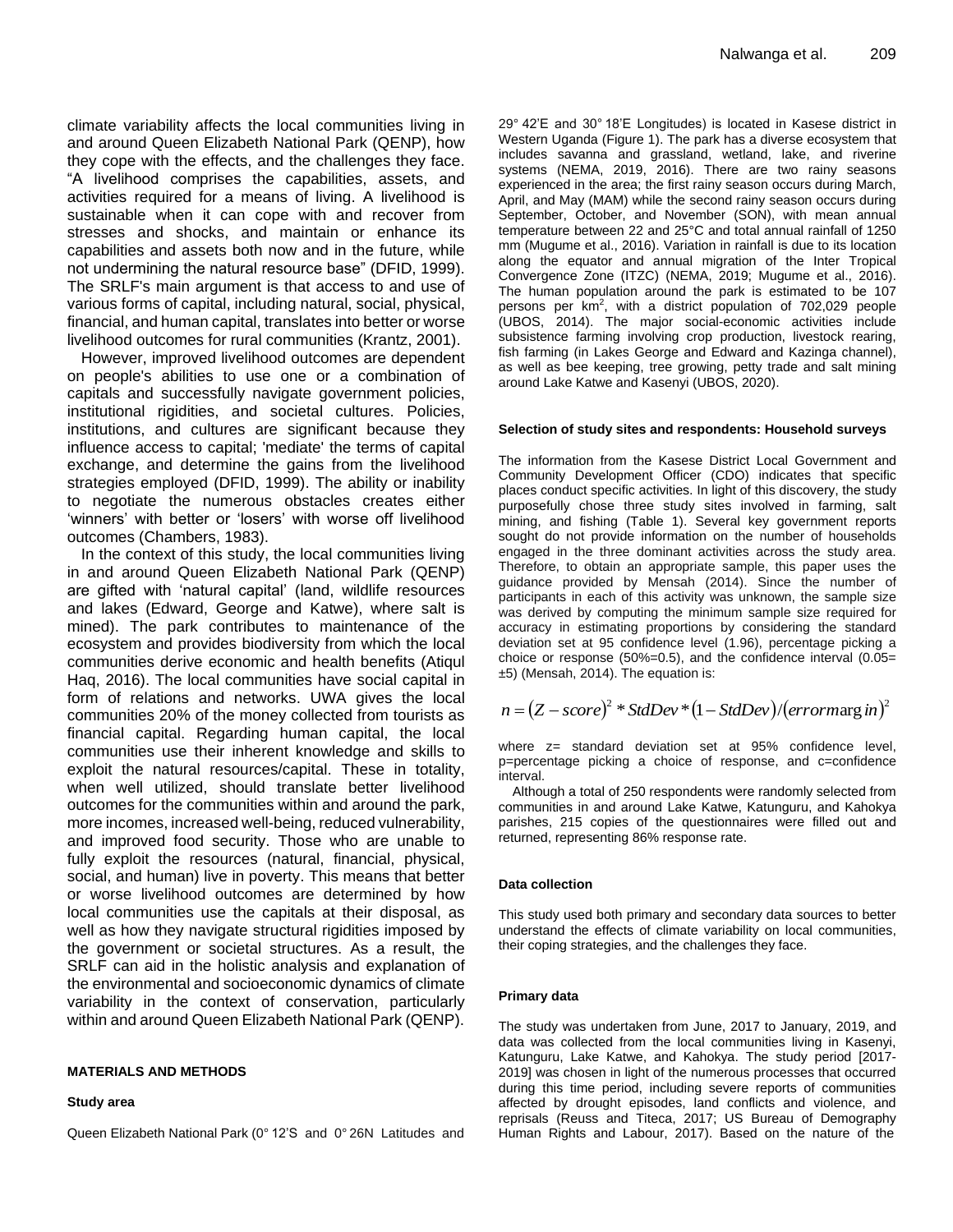

**Figure 1.** Queen Elizabeth National Park showing the study sites.

|  |  |  | Table 1. Selected respondents. |
|--|--|--|--------------------------------|
|--|--|--|--------------------------------|

| Parish     | Village   | Dominant economic activity | <b>Sample</b> |
|------------|-----------|----------------------------|---------------|
| Lake Katwe | Katwe     | Salt Mining                | 59            |
| Katunguru  | Kasubi    | Fishing                    | 51            |
| Kahokya    | Kikorongo | Farming                    | 105           |
| Total      |           |                            | 215           |

research, multiple data collection methods and tools were used for data collection. The mixed approach was well-suited for providing critical insights into multiple view points of the research problem (McKim, 2017; Molina-Azorin, 2016a; Norma and Ngulube, 2015). These included household survey, semi-structured interviews and focus group discussions (FGDS) to solicit information on effects of climate variability, coping mechanisms, and challenges faced by the local communities. The pretesting of the survey questions and interview guide was intended to confirm the questionnaire's reliability and validity before distributing it to the communities. Purposive sampling was used to select the key informants such as local village and parish leaders (3), Sub County Community Development Officers (1), officials from Katwe Information Centre (KIC), and District Environmental and Fisheries Officers (2). The information collected included effects of climate change, coping strategies, challenges faced by the local communities and any observed changes in the community as well as cross validating the information provided by respondents during the household survey and focus group discussions. Similarly, FDGs were used to elicit

experiences that may not have been revealed during the administration of questionnaire interviews. Specifically, six focused group discussions (FGDs) comprising an average of 16 persons (an almost equal representation of male and female) of different age categories were conducted in the selected communities to validate the information from the questionnaire survey. The respondents to the focus groups, who were chosen with the help of the local council chairpersons, discussed the effects of climate variability, coping strategies, adaptive options, and challenges encountered.

#### **Secondary data**

Historical daily rainfall and temperature data for the period 1981- 2016 were obtained from the Uganda National Meteorology Authority (UNMA) in the Ministry of Water and Environment and quality controlled using World Meteorological Organization (WMO) guidelines to understand both seasonal and annual trends. Furthermore, published articles were obtained from the internet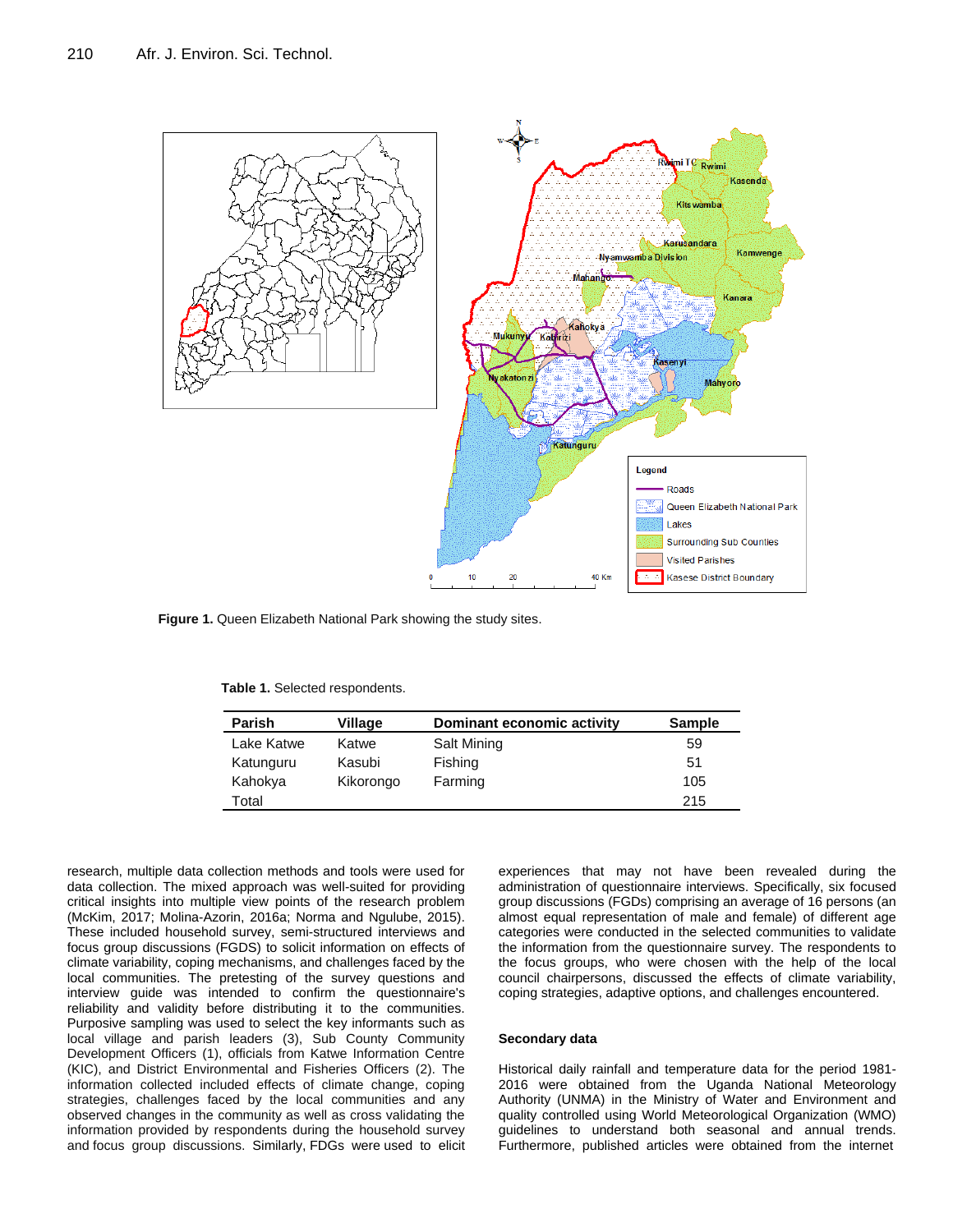(Google scholar) to support the study findings.

#### **Data analyses**

The household survey questionnaire responses were coded, and the results were entered into the Statistical Package for Social Scientists (SPSS) to generate a data file that generated descriptive statistics in the form of graphs, tables, and the Chi-square test for significance, which were then presented.

Qualitative data from focus group discussions and interviews responses was transcribed on a daily basis to ensure that all the data was well captured. A critical synthesis of the transcribed data was carried out and this permitted the assignment of codes to the data. Considering that the research was guided by four research questions (RQ), the codes assigned to the data took the form of RQ1, RQ2, RQ3 and RQ4. Whenever a section of the transcribed data was applicable to a specific research question, that specific transcript was assigned a relevant code, copied, and pasted under the related research question. After coding all the data, another round that entailed familiarization with the coded and categorized data was undertaken. Coding and categorization of data based on research questions made it possible to generate themes which, in turn, formed the basis for deriving the meanings from the data, what Silverman (1998, 2021) termed as content analysis. The transcribed responses were then presented in the form of analytical discussions and quoted verbatim where appropriate.

To perform seasonal and annual rainfall and temperature trends, the daily rainfall and temperature data were analyzed using Mann Kendall and simple linear regression analysis with graphical methods (that is, a line graph) to illustrate the temporal trends of the time series of rainfall and temperature accordingly. Regression method was used because only weather data at weather station level (point data) was available. Furthermore, linear regression is a popular parametric method for analyzing the trend of climate variables. Other formats, such as gridded data, were not available for the study area, where other methods, such as spatial maps, would have been used. Drought indices were generated using climpack2 and temporal trends using R software. This study considers the simple linear model equation:

*y*ˆ *i* = *a* + *bx i*

 $i = 1, 2, \cdots, n$ 

Where X is the precision independent variable, a is the y-intercept, and b is the slope of the line.

## **RESULTS**

#### **Demographic characteristics of the respondents**

Table 2 presents the demographic characteristics of the 215 households surveyed. According to the study findings, 61% of respondents were males, while 39% were females. The majority of respondents (49%) engaged in farming (crop production and livestock rearing), salt mining (27%), and fishing (24%). This finding is consistent with the traditional nature of rural livelihoods (Verner et al., 2018; Food and Agriculture Organization of the United Nations (FAO), 2018). The age distribution of the respondents revealed that a significant proportion (39 and 51%, respectively) fell within the categories of youth (18-35) and adult (36-59), which is within the productive employment age of active service. Only 10% were old people of 60 years and above. The average household size was 6 persons with majority (54%) having 1 to 5 persons. According to the population census, 2014, the total mean household size for Uganda is 5 persons which is the same for Kasese district. The reason behind the large house size is that it has a significant influence on household adaptation to climate change as proved by several researches (Molina-Azorin, 2016b; Opiyo et al., 2015; Opiyo, 2016). Findings also indicated that the levels of education were unevenly distributed with 53% of the household heads having received primary education. This means that they are in position to understand the study problem. While 20% had received secondary and 15% tertiary level, 12% had not received any form of education or qualification. According to UBOS, while primary education has increased from 8.5 million in 2013 to 8.8 in 2017 million, secondary school enrolment has reduced. Poverty was ranked highest by the respondents in the focus group discussions as the greatest causal factor for the variations in education attainment which led to early marriages and its resultant effects.

## **Primary sources of data**

## *Livelihood activities*

In the study area, the most common livelihood activities in order of importance are as shown in Figure 2. Farming (49%) shaped and informed by natural (land) and human (knowledge and skills) capital was primarily practiced in Kahokya parish. Moreover, salt mining (27%), which is heavily dependent on inherent skills and knowledge, was carried out at Lake Katwe as well as Kasenyi, and fishing (24%) was carried out in Katunguru parish on Lakes Albert, George, and the Kazinga channel. Traditionally, rural livelihoods are based on crop production and rearing of livestock as the dominant sources of livelihoods though supported by other economic activities such as trade and casual labour (UBOS Statistical Abstract, 2017).

#### **Drought characteristics in Kasese district**

#### *Spatial patterns of drought*

Spatial results indicated that the district suffered extreme drought conditions in 1995 mainly under SPI12 compared to SPI3 (Figure 3). During key informant interviews (KII) and focus group discussions FGDs), it was confirmed that salt miners experienced high salt production in 1995 due to the long dry spells that occurred. It was discovered that the South Eastern part of the district (areas around Lake Katwe) experienced more drought conditions than other parts of the district. This implied that the drought was both a boon for salt miners and a burden for farmers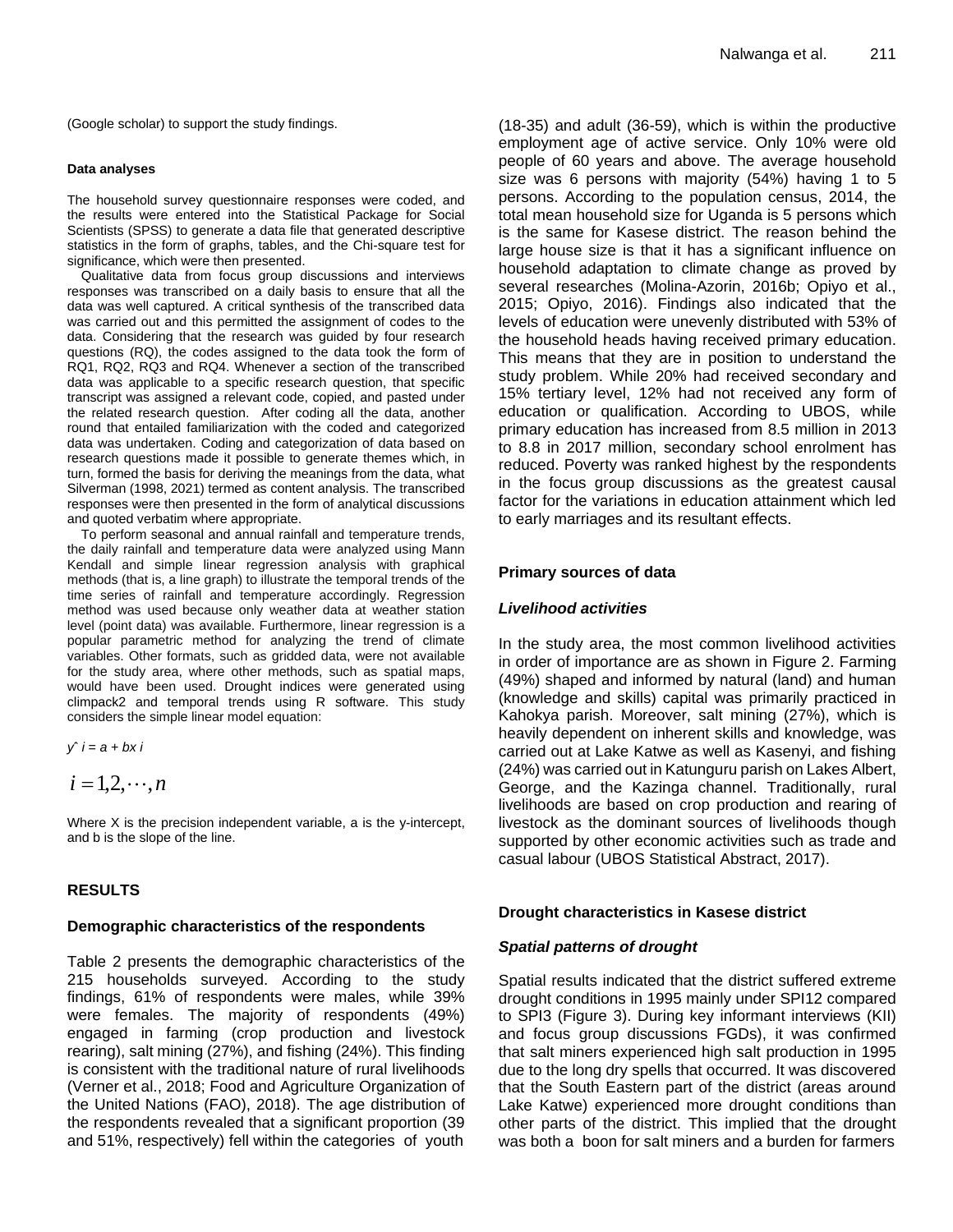| <b>Parameter</b>       | Category           | % Response |
|------------------------|--------------------|------------|
| Sex                    | Male               | 61         |
|                        | Female             | 39         |
|                        | 18-35              | 39         |
| Age                    | 36-59              | 51         |
|                        | 60 years and above | 10         |
|                        | Married            | 68         |
| <b>Marital status</b>  | Single             | 17         |
|                        | Divorced/Separated | 9          |
|                        | Widowed            | 6          |
|                        | Non-formal         | 12         |
| <b>Education level</b> | Primary            | 53         |
|                        | Secondary          | 20         |
|                        | Tertiary and above | 15         |
|                        | 1-5 people         | 54         |
| Household size         | 6-10 people        | 33         |
|                        | More than 11       | 13         |
|                        | Farming            | 49         |
| Livelihood             | Salt mining        | 27         |
| Activity               | Fishing            | 24         |

**Table 2.** Demographic characteristics of respondents.



**Figure 2.** Major livelihood activities in the study area.

and fishermen. For salt miners, it meant less water in the lagoons where the salt is mined, which resulted in higher household incomes due to the sale of more salt. Meanwhile, farmers and fishermen paid a price in lower household income as a result of the drought, which reduced available water for farming and fishing.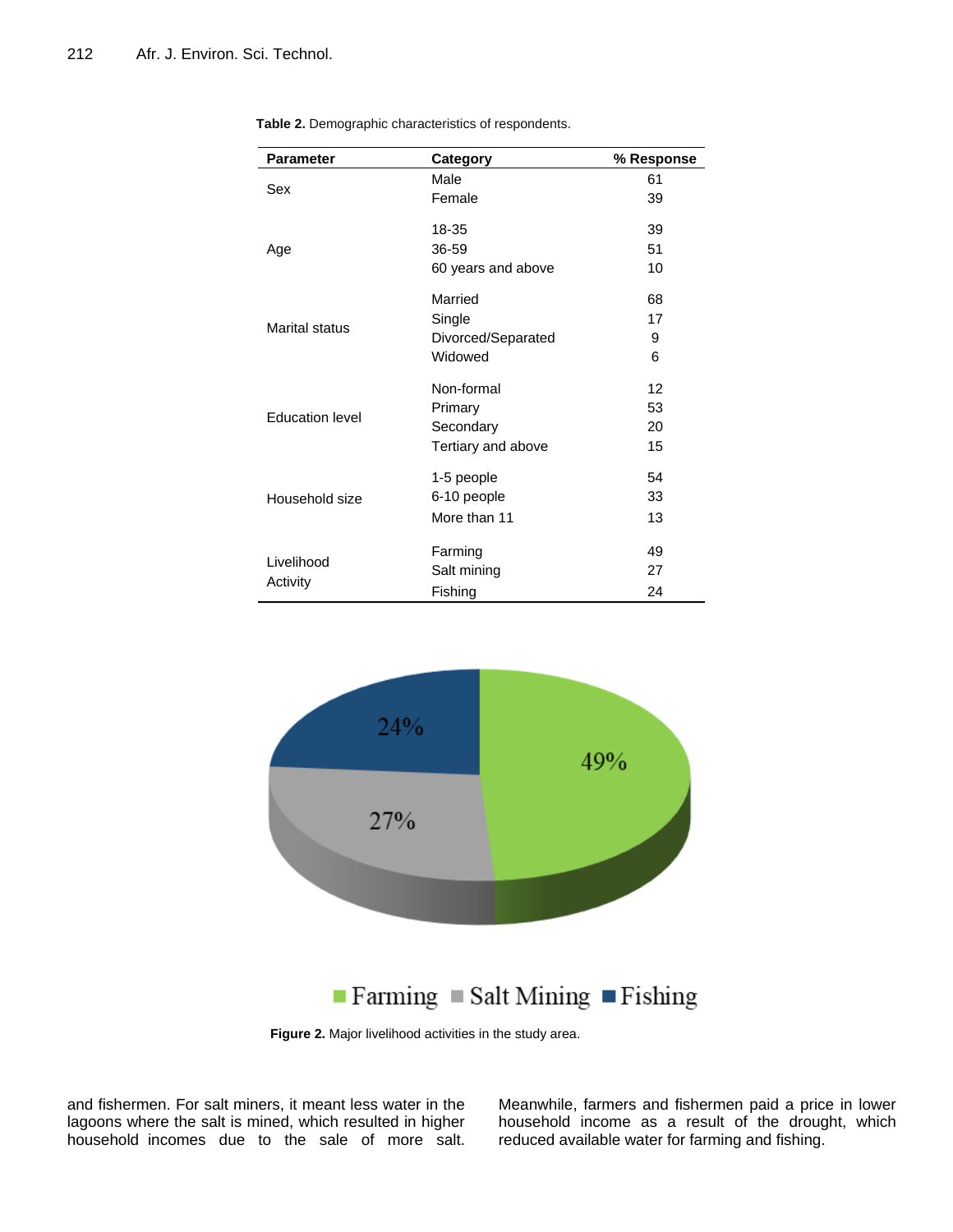

**Figure 3.** Spatial pattern of drought in Kasese district from 1981-2016.

# *Temporal trends of drought*

Results on temporal patterns indicated that there was a general increasing positive trend under SPI3 with extreme dry conditions observed under 1984, 2000, 2004, 2009 and 2014 (Figure 4a). This implied a reduction in dry spells under SPI3, although the trend is not significant. On the other hand, a decreasing trend was observed under SPI12 though the trend is not statistically significant (Figure 4b). Generally, the trends in drought occurrences are not significant which implies that the district still experiences drought conditions.

## *Drought magnitude*

The study went on to look into the severity of the drought in terms of magnitude. According to SPI3, the highest drought magnitude of about (-10.5) occurred around (1983-December to 1984-June) and lasted seven months, followed by the drought event of 2004-August to

2004-October with magnitude (-6.7) and lasted about three months (Figure 5a). However, the drought event of 2004-August to 2004-October had the highest intensity of about -2.2 implying a much negative impact on the livelihood activities. For SPI12, it was observed that the highest drought magnitude of about (-37.4) happened at 1994-June to 1995-June and had a duration of thirteen months, followed by the drought event of 1997-October to 1998-November with magnitude (-20.5) with duration of about fourteen months (Figure 5b). For the entire study period, SPI12 (-2.9) had the highest drought magnitude, duration, and intensity, implying a greater impact on water resources.

## **Rainfall variability**

## *Monthly rainfall variations*

Monthly averages were calculated from 1981-2016 per decade (Figure 6). Results indicated a shift of the two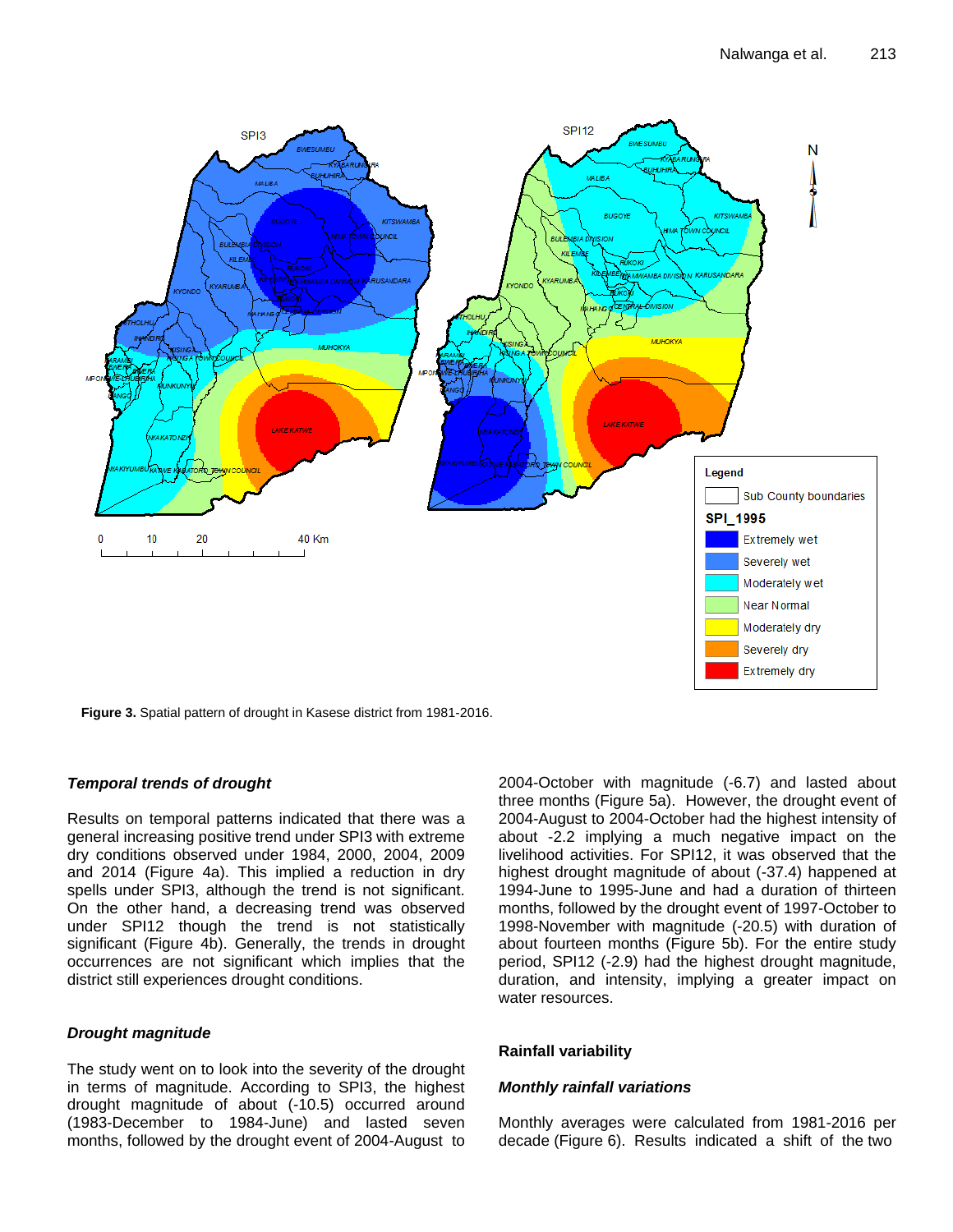

**Figure 4.** Temporal trends of drought in Kasese district from 1981-2016.

rainy seasons from the known wet months to the known dry months in the first two decades 1981/1990 and 1991/2000 (Figure 6a-b). In the study area, however, there was a clear distinction between the wet and dry seasons (Figure 6c-d), resulting in a known bimodal rainfall pattern.

# *Seasonal rainfall variations*

On a decade basis, it was revealed that the MAM total seasonal rainfall throughout the study period registered the highest amount of rainfall compared to the SON seasonal rainfall (Figure 7). Overall, seasonal rainfall has been increasing, with the period 2001-2010 recording the highest score. The coefficient of variation values calculated per decade from 1981 to 2016 (Table 3) revealed that SON seasonal rainfall was less predictable than MAM seasonal rainfall. This was due to the high variability in rainfall amounts during the SON period.

## **Climatic shocks faced by the local communities**

Changes in the biophysical environment were considered shocks in this study because they impacted agriculture, salt mining, and fishing, despite the fact that there are six major weather variables (temperature, precipitation, cloudy (type and cover), wind (speed and direction), humidity, and air pressure).Government agencies such as Uganda National Meteorological Authority (UNMA) emphasizes rainfall and temperature and their manifestation as the most important variables in the field of climate sciences to help trace extent and magnitude of climate variability and change (IPCC, 2007). As a result, the study focused on rainfall and temperature because the study area is heavily reliant on rain-fed agriculture, and these variables assisted in explaining various socioeconomic problems. Figure 8 depicts the climatic shocks that the community has experienced.

Across the livelihood activities, the study findings revealed that flooding events, occurrence of human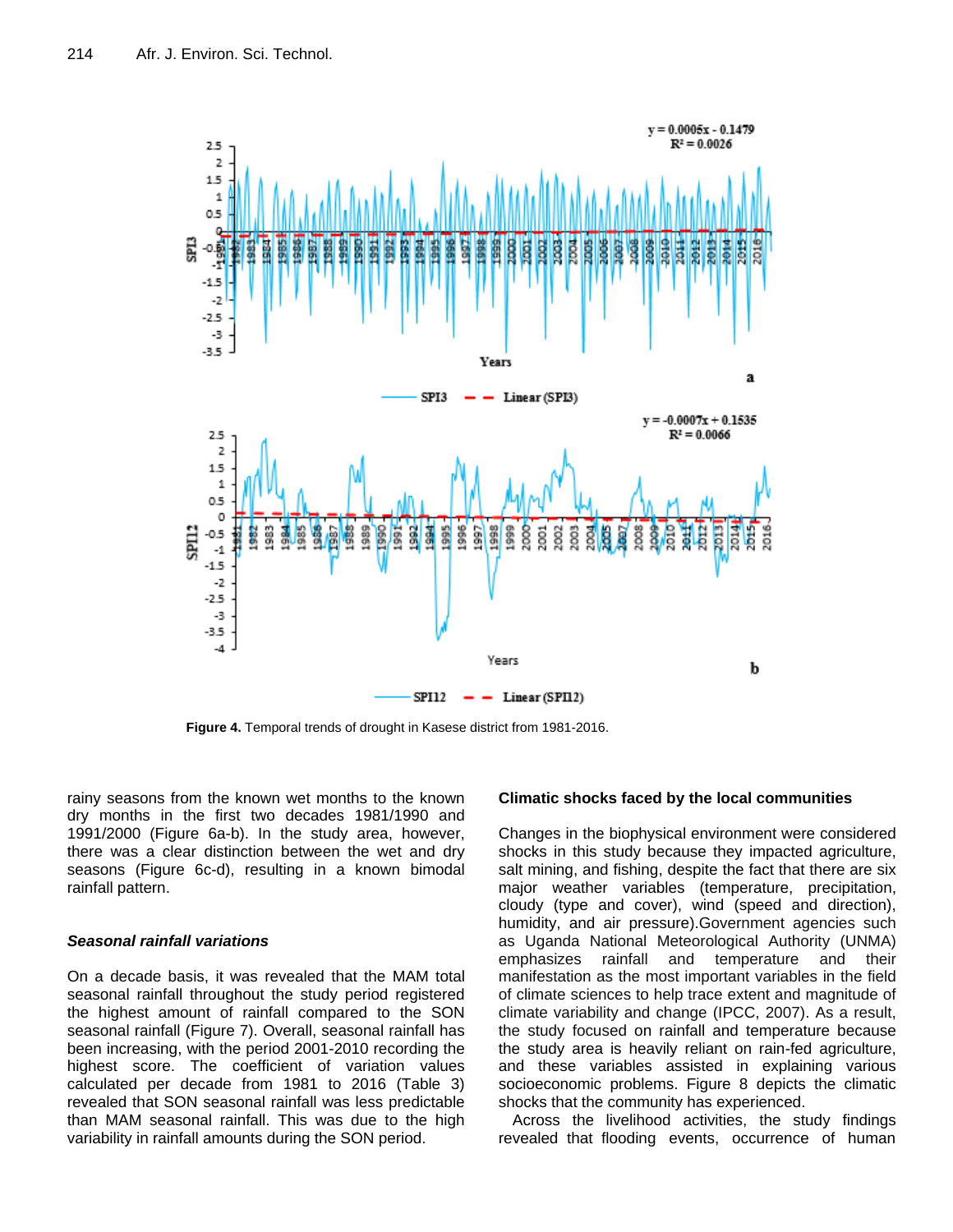

**Figure 5.** Drought magnitude in Kasese district from 1981-2016 (a-b).

diseases, increasing dry spells/drought, and increasing intensity of rains were the most noteworthy climatic shocks across the livelihood activities. However, reduced flooding events (53%) and occurrence of water related human diseases (100%) were outstanding among salt miners while increasing intensity of rains (55%) and dry spells/drought (100%) were outstanding among the farmers. Likewise, increasing intensity of rains (22%) and reduced flooding events (14%) were outstanding among fisher folks.

The aforementioned responses were confirmed by the focused group discussions and key informant interviews conducted. For instance, salt miners observed that 1995 as the year where salt production was highest due to reduced flooding events and intense rainfall. Furthermore, outbreak of water borne diseases like cholera and bilharzia were common as well as severe skin irritations due to constant contact with water. On the other hand, farmers revealed that it was common for crops to dry due to the increasing long dry spells and as a result, crop yields harvested were reduced. The fisher folks complained of increasing intensity of rains that swayed their boats away.

## **Effects of climate variability on economic activities of local communities**

Understanding the effects of climate variability on

economic activities of local communities is important because livelihoods in and around Queen Elizabeth National Park are highly dependent on natural resources that are vulnerable to changes in climate. Findings revealed that farming respondents experienced increasing dry spells, crop pests and diseases (100%), respectively, severe loss of pasture (98.1%), poor quality of crops (98.1%) and loss of soil fertility (93.1%). During the focus group discussions (FGDs), farmers noted that the destruction of crops due to longer dry periods coupled with a mere absence of buffer stock to handle demand led to scarcity of food. Loss of pasture meant that some families were compelled to sell off their animals at lowest prices while loss of fertility meant that the outputs from the gardens were minimal and this affected the food consumption patterns of the households. Yet output from the market was central in purchasing the essential inputs which the family lacked.

*"A 35 year old man and father of 8 indicated that climate variability and change has and continues to significantly reduce his household income. In 2006, the respondent noted that, his family often obtained 2,000,000 million shillings (equivalent to 577 USD) from farming. The money was often used to pay school fees for the primary and secondary going children, buy farm input and other basic foods not produced at home. In 2017, however, the respondent explained that due to unpredictability of seasons, his farming was worth 500,000 Uganda shillings*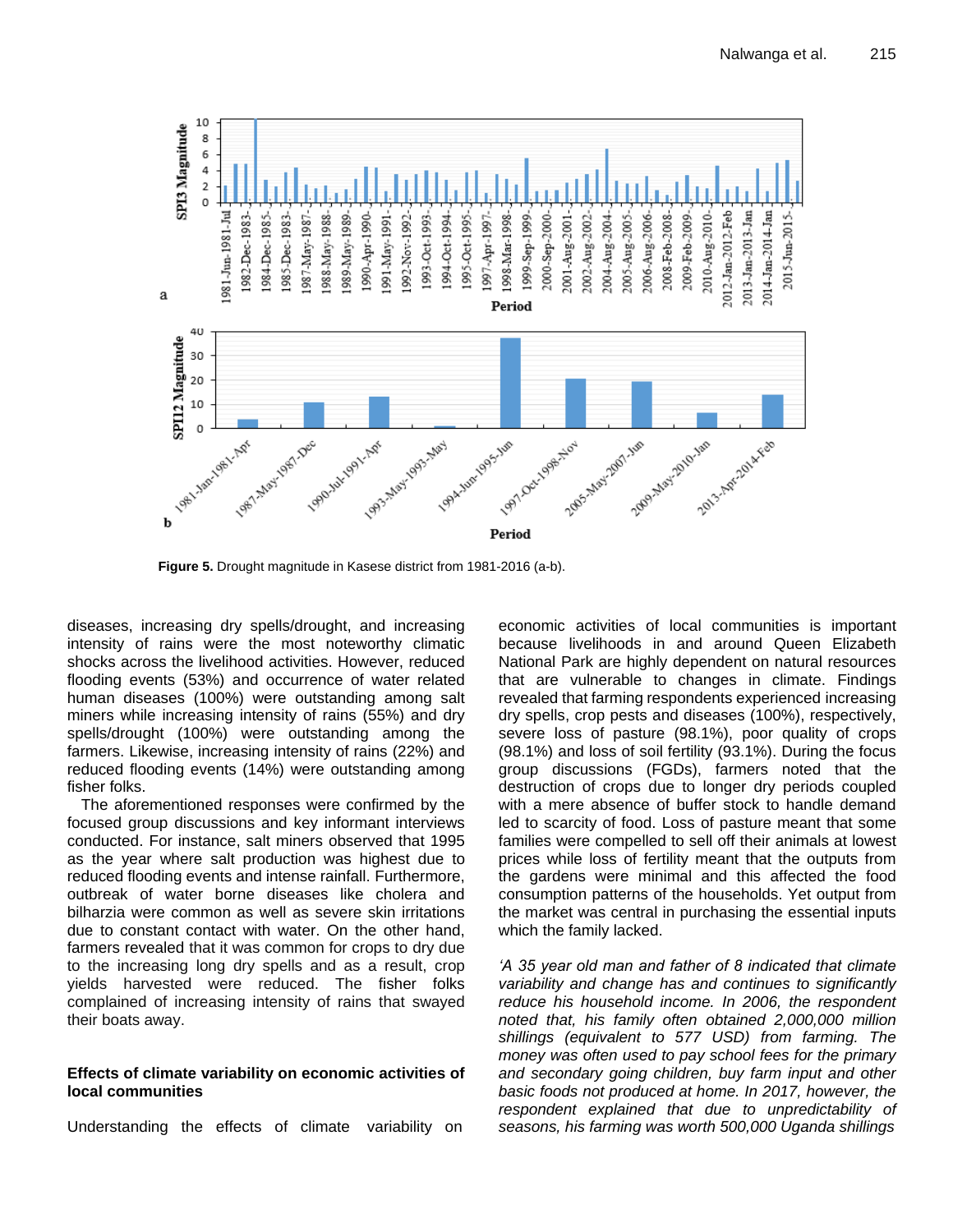

(a) Total Monthly Mean Rainfall: 1981-1990

**Figure 6.** Total monthly mean rainfall in Kasese from 1981-2016 (a-d).

## *(120 USD) which constrained the ability of the household to pay school dues and buy farm inputs".*

The fishing community experienced less fish caught (98.1%) and poor quality of fish (96.1%). The District Fisheries Officer attributed the reduction in the quantity of fish in the lake to a number of factors. Firstly, the reduction of water levels, secondly, continuous movements of fish habitat, and thirdly, encroachment of the breeding zones as result of changing climate. The reduced water levels and poor quality of fish forced fisher folks to encroach on the breeding zones of the fish at the deeper ends of the lake. In the process, the breeding areas were destroyed which reduced the quantity of fish caught.

*"One of the fishermen interviewed said that the quantities of fish had reduced. For him to capture fish, he uses different hooks called "Egyala". As opposed to the period*  *before the reduction in water levels, he claimed that he now catches less than 200 fish yet fifteen years ago he could get 2000 fish per week. The Fisheries Officer confirmed that fish such as "Labeo" was common during the rainy season but had disappeared due to the prolonged dry season and could only be found in deep waters. One police commander also confirmed that some fishermen had been caught fishing in the breeding area and were taken to court and charged".*

Among the salt miners, all the respondents experienced water related human diseases (100%), less salt production (86%) and pollution of salt pans (86%). The effects of climate variability on the socio-economic activities of the local communities living in and around QENP are presented in Table 4.

*"A 39 year old mother of 7 revealed that she has been working in the salt pans for 20 years but has noticed*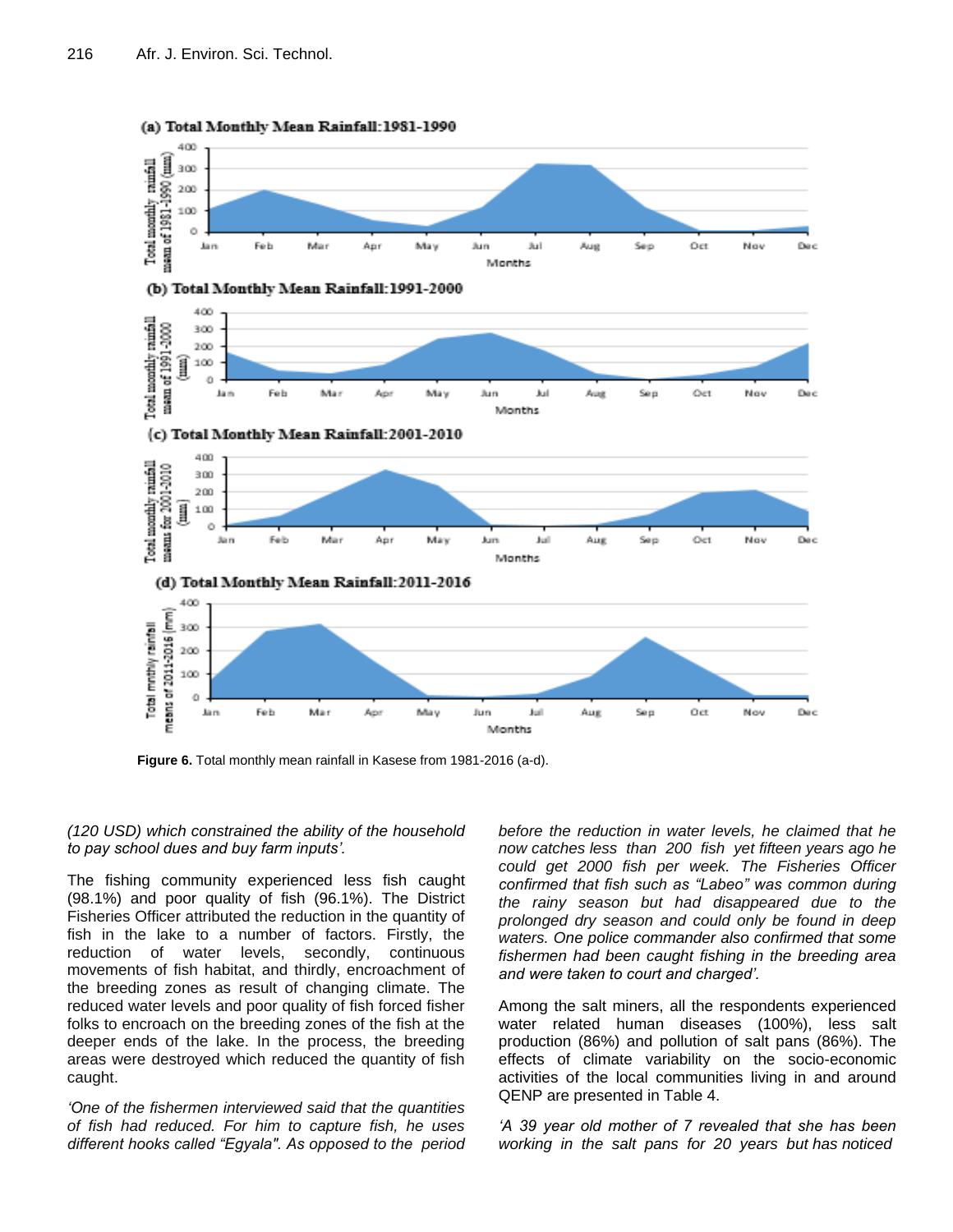

**Figure 7.** Seasonal rainfall variations in Kasese from 1981-2016.

**Table 3.** Summary of Seasonal Rainfall per decade from 1981-2016.

| <b>Period</b> | <b>Mean Total MAM</b><br>seasonal<br>rainfall(mm) | Mean Total<br><b>SON seasonal</b><br>rainfall(mm) | <b>MAM</b><br><b>Standard</b><br>deviation | <b>SON</b><br><b>Standard</b><br>deviation | MAM<br>coefficient of<br>variation | <b>SON</b><br>coefficient<br>of variation |
|---------------|---------------------------------------------------|---------------------------------------------------|--------------------------------------------|--------------------------------------------|------------------------------------|-------------------------------------------|
| 1981-990      | 218.4                                             | 131.1                                             | 126.01                                     | 133.91                                     | 57.7                               | 102.2                                     |
| 1991-2000     | 380.1                                             | 163.9                                             | 178.16                                     | 158.20                                     | 46.9                               | 96.6                                      |
| 2001-2010     | 767.8                                             | 486.1                                             | 96.55                                      | 121.04                                     | 12.6                               | 24.9                                      |
| 2011-2016     | 483.5                                             | 413.4                                             | 130.83                                     | 75.80                                      | 27.1                               | 18.3                                      |

*reduction in water levels during the long dry spells. In addition, the key informant at KATIC stated that the area was faced by scarcity of and safe water. He further explained that River Nyamugasani was about 4 km away to the treatment plant which was broken and rusty rendering the water unsafe for human consumption while the asbestos iron sheets used by residents were dangerous for water harvesting".*

# **Coping strategies by the households**

Coping strategies of farmers, salt miners and fisher folks take three forms: on-farm activities, off-farm and nonfarm. First, there were various on-farm coping strategies adopted by the respondents as presented in Figure 9. Among the farmers surveyed, about 47.8% said they planted improved crop varieties, changed planting dates, and practiced mixed cropping. 46.3% of respondents practiced rotational grazing in order to cope with the drought conditions, while 43.9% planted cover crops and 42.4% practiced mulching in an attempt to retain soil moisture. 25.9% applied fertilizers, 23.4% used compost manure and 20.5% sold off some of the animals. Those farmers who opted to move to areas outside the park

were only 3.9% while those who practiced shifting cultivation and accessed park resources were 3.4%.

On the other hand, fisher folks had their own coping mechanisms aimed at reducing the impact of poor quality and quantity of fish. 21.5% of the fisher folks had changed fishing technology (gear), 19.5% changed fishing spots while 13.7% changed the fishing time. To reduce the impact of less salt production and pollution in salt pans during the heavy rainy seasons, 28.8% of salt miners reported draining of water from salt pans. 23.9% of respondents across the three livelihood activities diversified into other livelihood activities. During the key informant interviews and focus group discussions, it was confirmed that the aforementioned strategies were being carried out at different levels.

Second, with regard to off-farm, there are often temporary shifts in livelihood activities by households in order to cope with the severity of impacts and economically sustain the households. During focus group discussions, it was stated that salt miners shifted to fishing or farming during the rainy seasons and when mining became a health risk, while salt miners (women) only shifted to agriculture. Among the fishing communities, majority of fisher folks resorted to salt mining with only a few farming far away from their home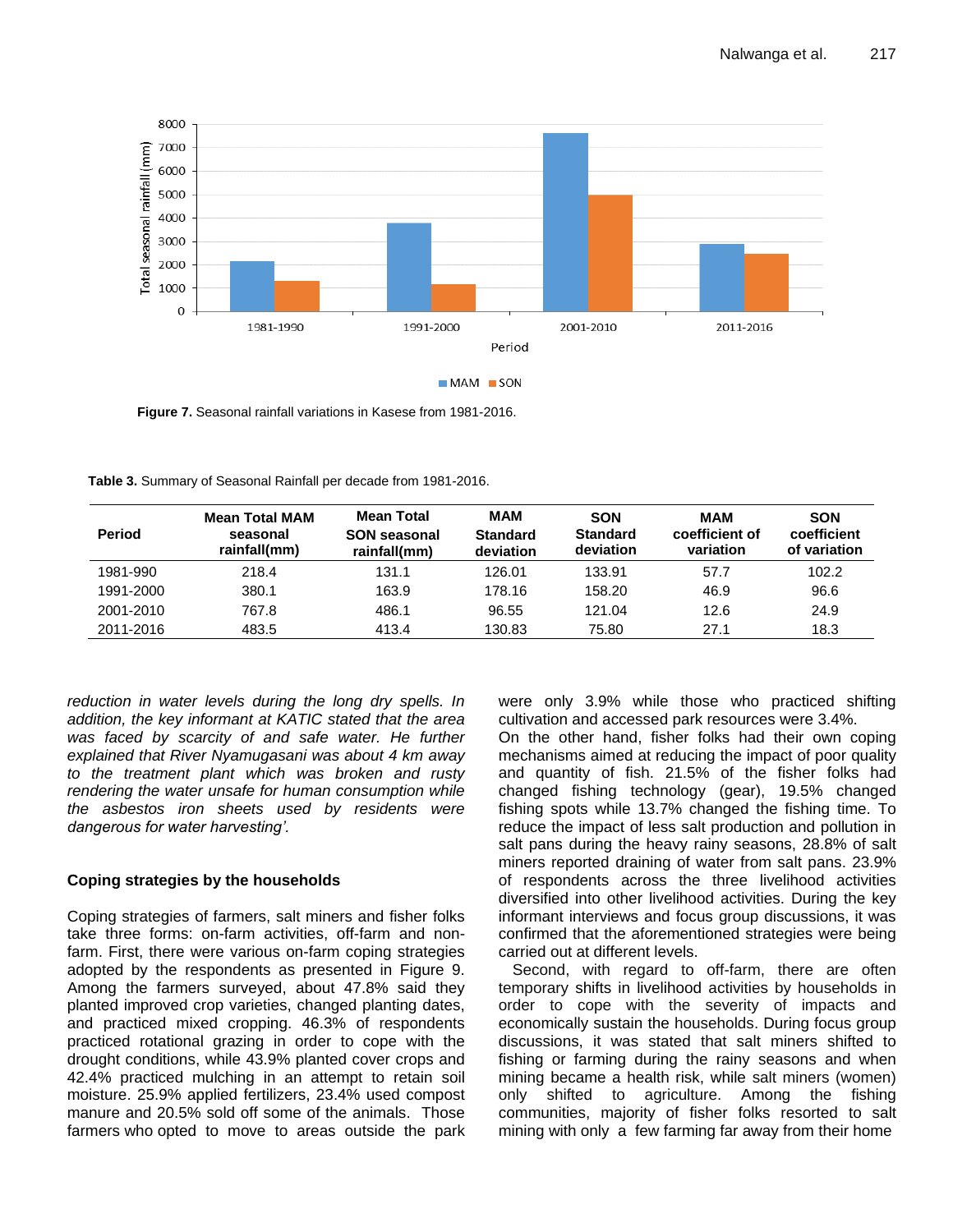

**Figure 8.** Climatic shocks faced by the local communities

|                                      | % Response     |                    |                     |  |
|--------------------------------------|----------------|--------------------|---------------------|--|
| <b>Effect of climate variability</b> | <b>Farmers</b> | <b>Salt miners</b> | <b>Fisher folks</b> |  |
| Increasing crop pests & diseases     | 100            |                    |                     |  |
| Increasing dry spells                | 100            |                    |                     |  |
| Poor quality of crops & animals      | 98.1           |                    |                     |  |
| Loss of pasture                      | 98.1           |                    |                     |  |
| Loss of soil fertility               | 93.1           |                    |                     |  |
| Occurrence of water related diseases | O              | 100                |                     |  |
| Less salt production                 |                | 86                 |                     |  |
| Pollution of salt pans               |                | 86                 |                     |  |
| Less fish caught                     |                |                    | 98.1                |  |
| Poor quality fish                    |                |                    | 96.1                |  |

**Table 4.** Effects of climate variability on economic activities of communities.

Farmers (n=105), Salt miners (n=51), Fisher folks n=59).

parishes. Likewise, the agriculturalist ventured into salt mining or fishing.

Third, for non-farm activities, households adopted various informal activities that cut cross the three livelihood activities. The activities included petty trade, saloons, food vending, casual laboring, produce trading and charcoal selling. In respect of specific livelihood activities but not limited to, fisher folks (men) were reported to be engaged in "boda-boda" riding, local drivers for tourists, local mechanics (repairing bicycles, boats, cars, motorcycles, etc.) and car wash while the women fisher folks were into small businesses such as food vending around fishing sites, fish trading, charcoal selling, papyrus harvesting and mat weaving, selling of pancakes and fried fish supported by salt mining to a less extent. Male farmers were said to be involved in community development activities, retail business such as bar pubs and informal savings and credit cooperative organization (SACCOs). Women farmers were particularly more involved into petty trade, casual laboring and fish trading. Whereas male salt miners were said to be tour guides and traders especially in salt trading, women salt miners were into petty trade, fish trade and limited mat weaving. In-depth interviews from Lake Katwe Tourism Information Centre (KATIC) confirmed that local salt miners were often trained as tourist guides and cave farmers.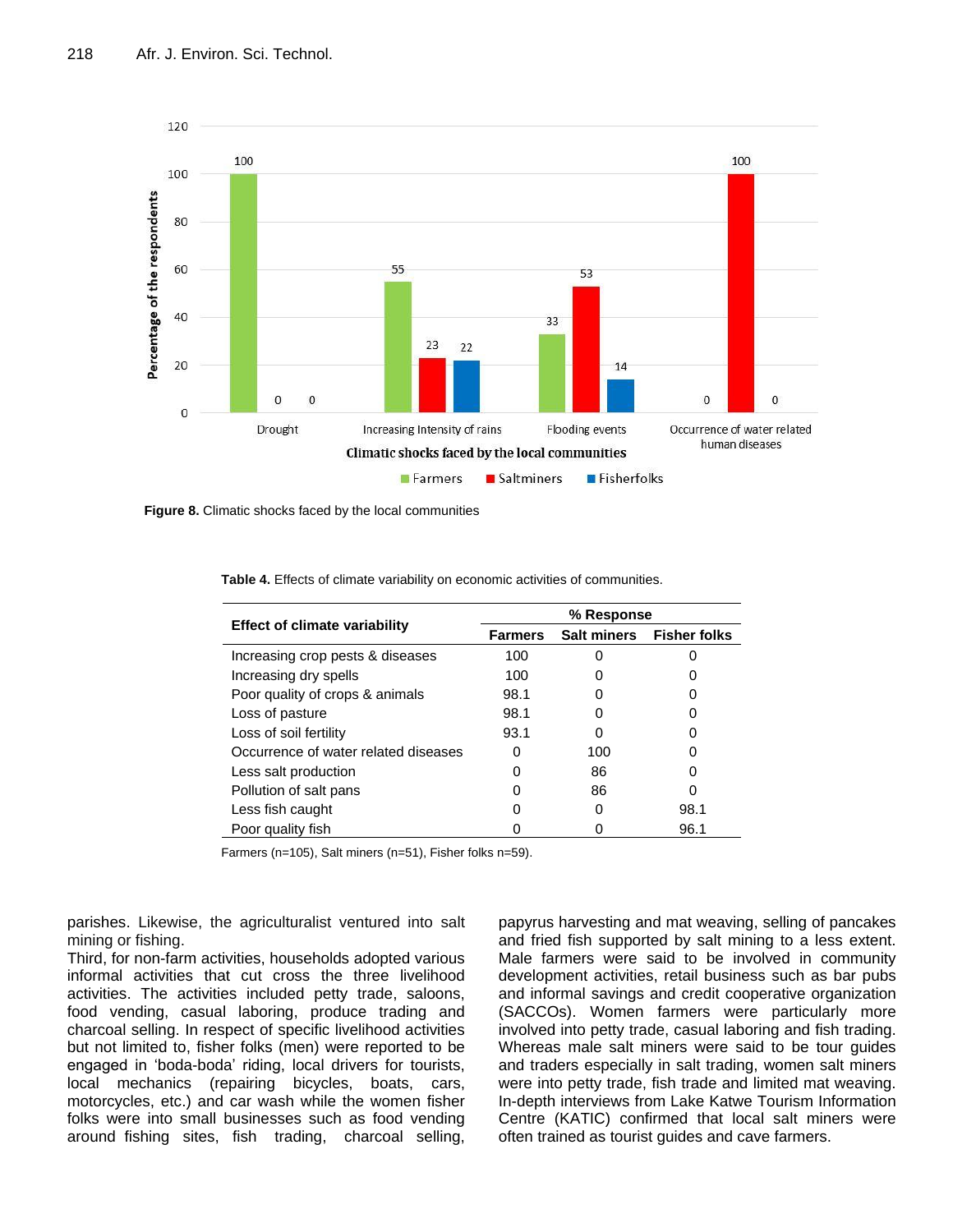

**Figure 9.** Major coping strategies employed by the community.

## **Challenges faced by the local communities**

## *Price fluctuation*

According to the study respondents, fluctuation of prices was dependent on season across any livelihood activity adopted. For instance, during the dry season, fish prices were higher due to reduced fish catch while salt prices were lower due to higher competitive production. Similarly for farmers, the prices of their farm products were dependent on the outcome of the seasons. Long dry spells or drought reduced productivity and quality thus affecting the prices of final produce.

## *Market for products*

The market for finished goods was a common constraint for farmers and salt miners. According to the findings of the salt miners, the salt factory in the area had collapsed, resulting in competition with neighboring countries. Focused group discussions (FGDs), for example, revealed that Ugandan products were not allowed onto the Kenyan market due to poor quality, paving the way for Kenyan salt on the local market. Due to a lack of storage facilities, salt miners were forced to sell at a discount to traders, particularly those from Kenya and the Democratic Republic of the Congo who paid in advance.

#### *Infrastructure*

Most respondents argued that the poor development of the roads had hampered business especially during the rainy seasons. For instance, the access road that led to Kasenyi landing site was small, narrow, and only allowed one vehicle at a time. Most often, during the rainy seasons, the off-loading trucks were stranded for days especially during the rainy seasons. In-depth interviews revealed that Boda boda (*motorbike*) transport cost Uganda shillings 20,000 (≃5 USD) to Lake Katwe while hiring a motorbike was Uganda shillings 80,000 per day (≃21 USD). This was so expensive for an ordinary rural person that most people often used off-loading trucks as a means of transport.

## **Limited start-up capital/funds**

Majority of respondents revealed that only a few managed to diversify from their primary livelihood activities due to limited start-up capital. For instance, only 12 of salt miners were able to join fishing or farming. Responses from the focus group discussions showed that there was a specific number of people registered for fishing for each recognized landing site. The activity, operated by law, required a significant amount of start-up capital including license costs of Uganda shillings 200,000 (≃50 USD) per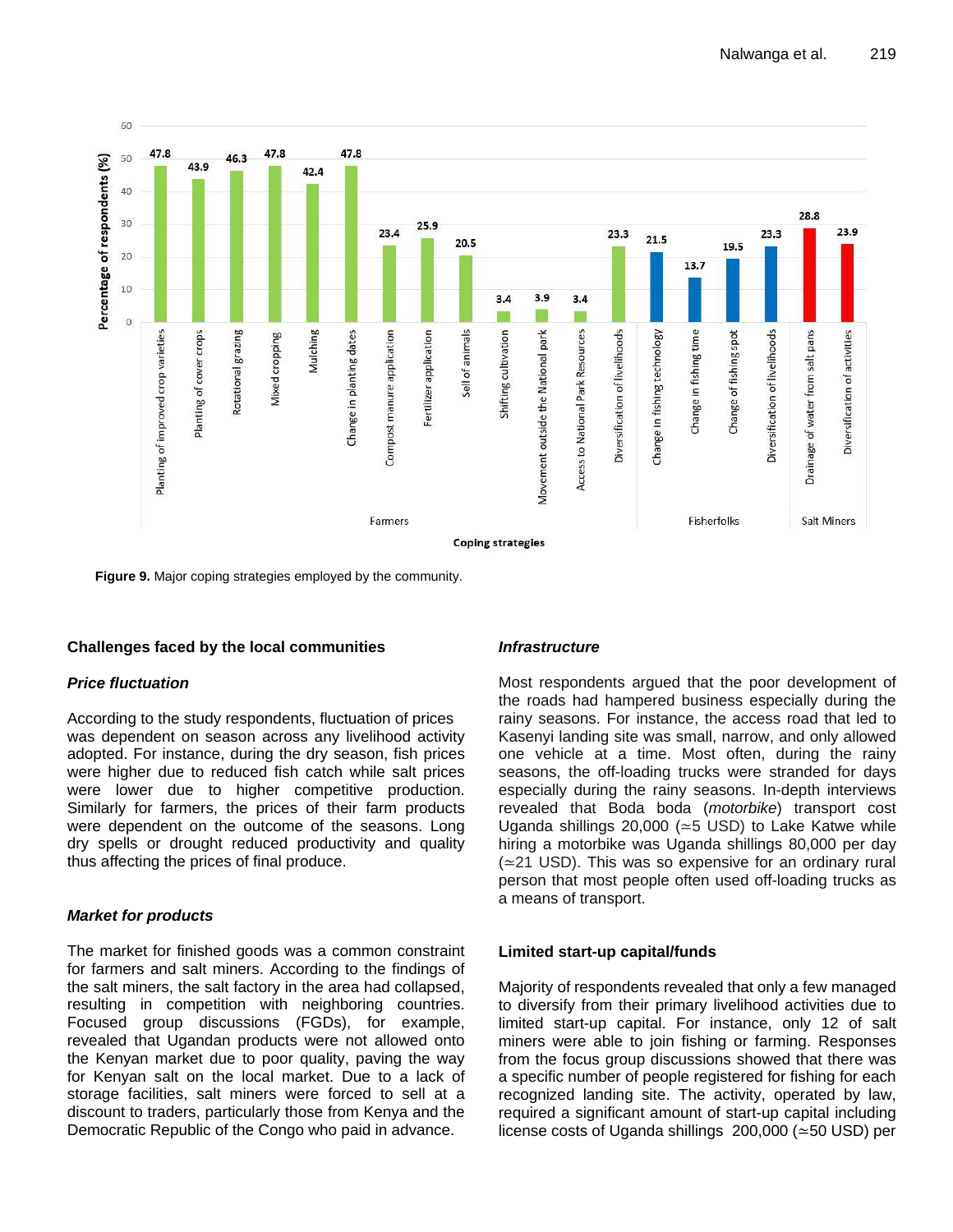boat per year. The fisher folks lamented that the license costs were high and involved a lot of bribery.

The salt miners (women) could only shift to agriculture as fishing was forbidden and expensive for them. The prices for renting land varied with an increment if the proceeds/harvest were good. However, most of the men were not willing to hire out land. Likewise agriculture was a no-go zone for the fishing community due to the land restrictions accorded to national parks and the lack of land itself. Many fisher women could not own land or even access it through their husbands. Shifting to salt mining had its financial constraints as well especially for women who had less or no incomes. The incomes generated from these activities were minimal yet startup capital was high. On average, most respondents resorted to intensification of their primary livelihoods regardless of the expected impacts.

# **Animal invasion**

Invasion by park animals and cattle was reported as a common occurrence to the farmers and confirmed by key informants. Due to shortage of food availability and loss of pasture, park animals as well as cattle wandered for forage and ended up destroying people's crops both in the dry and rainy seasons. As a result, some people resorted to killing of the animals. This meant that drought resistant crops allergic to the park animals or wandering cattle were required.

# **Inadequate land and land use issues**

The majority of respondents saw the park as an impediment to accessing their agricultural land. Specifically, the salt miners reported that communities were evicted from the park and land confiscated way back in the 1950s. However, according to reports from Uganda Wildlife Authority (UWA), the park was first gazetted in 1952 as Kazinga National Park and then renamed in 1954 to commemorate Queen Elizabeth II"s visit to Uganda. In the selected parishes, respondents agreed that the fisher folks in Katunguru parish were the most affected because they were not permitted to carry out agriculture and also had no available land. Farmers considered land conflict as a serious management threat and complained of sharing the limited land with migrants and displaced persons. Case in point were the Basongora-cattle keepers who previously stayed in Busongora and left in the late 1998s in search of pasture in Democratic Republic Congo but were later evicted from the Viringa National Park in Eastern Democratic Republic Congo and returned home. For survival of their large herds of cattle, the herdsmen have resorted to mobile grazing. The outcome has been conflicts between cattle owners or other land users, farmers, park

managers, and competition between humans and animal demands or needs. Likewise, in Nyakatonzi sub-county, pastoralists have turned to the national park as a grazing area since all the pasture in the area has dried up.

# **Environmental degradation**

Respondents across the three livelihoods stated that environmental degradation was a major challenge to coping and adapting to climate variability. This was mainly caused by the increasing population which created excessive pressure on the limited available land. For instance forests were cut down to clear land for agriculture while fragile ecosystems like swamps were reclaimed for unplanned settlements and papyrus harvesting among the fisher folks. Among the salt miners, one key informant at Lake Katwe Tourism Information Centre (KATIC) revealed that numerous materials such as pegs, poles for demarcation of different pans and Apachi" (tree logs) were required from the park for the salt pans. These tree logs which were smuggled from the national park, once cut were not replaceable yet they were being substituted every six months. Other factors such as extreme climate events like drought and floods contributed to environmental degradation which in turn caused poverty and the reverse.

# **DISCUSSION**

This paper provided an understanding of effects of climate variability on local communities living in and around Queen Elizabeth National Park, Uganda. The paper showed that changes in rainfall amounts and patterns are bound to influence cropping seasons and yields for particular crops further reducing flexibility of existing assets and hence output and consumption irrespective of the activity pursued by a given household (Mudelsee, 2019; Nsubuga and Rautenbach, 2018). This is reflected in the climatic shocks experienced among the farmers, fisher folks, and salt miners including drought, increasing intensity of rains and occurrence of water related human diseases. The observations from the current study imply that protected areas like Queen Elizabeth National Park are affected by changes in climate and that the effects increase the severity of the above listed climatic shocks in the national park (Misrachi and Belle, 2016; Rwenzori Region Agriclture Sector and Profile 2020). For instance, the increasing intensity of rains that usually cuts off trade routes, makes it difficult for the vehicles to navigate through. Equally, other studies too, indicate that the closure of major roads and inaccessible communities, damaged bridges and disrupted mobility and delivery of services are evidence of climate related events such as increased intensity of rains resulting in high transaction costs (Cooper and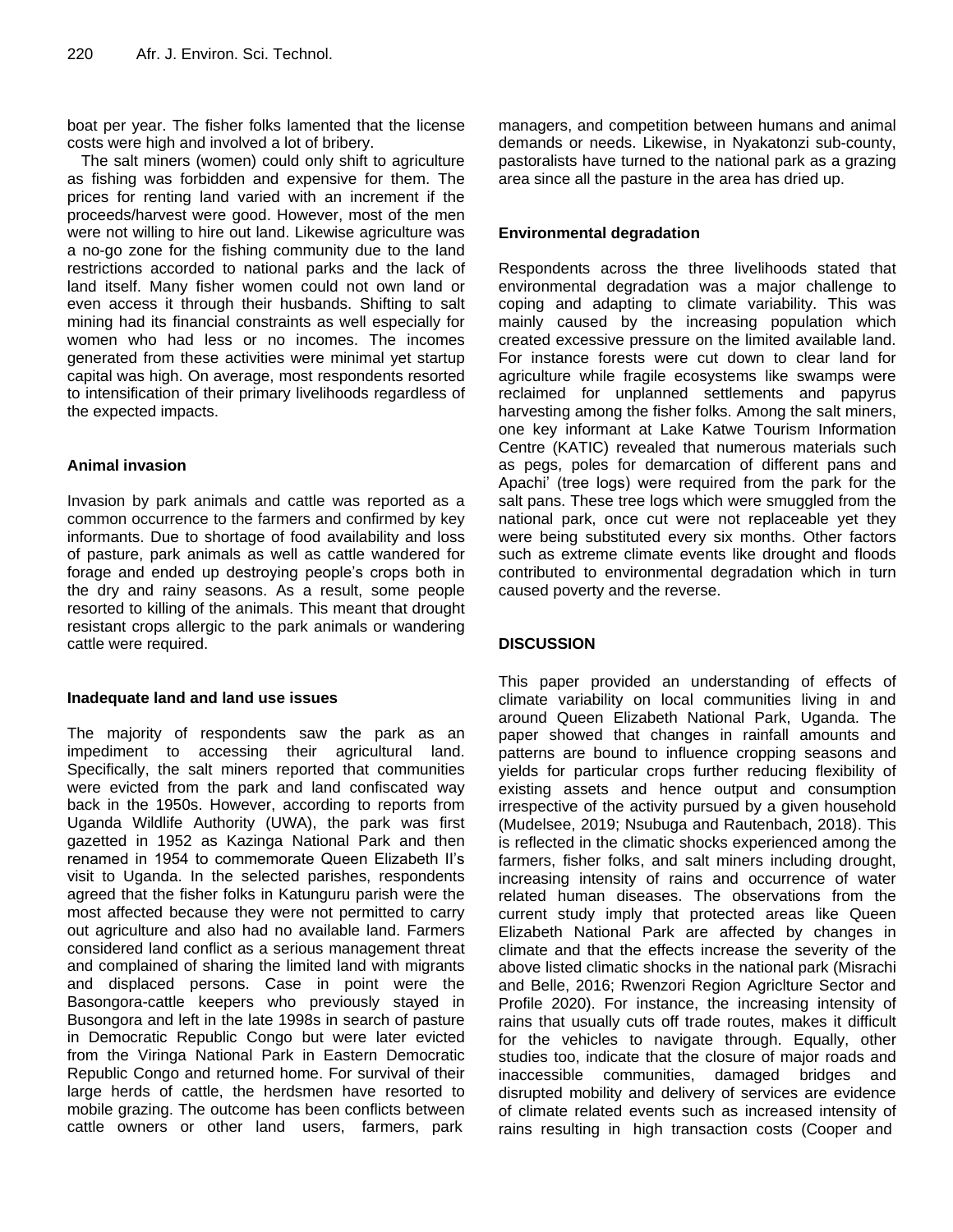Wheeler, 2017; CDKN, 2014). Given that the majority of rural communities practice subsistence agriculture and fishing, most farm produce and fish cannot reach the market on time. The results of this are losses arising from spoilt perishable produce and fish, limiting incomes for other basic needs of life like nutritional foods, descent accommodation, education, clothing and medical care of entire households. Therefore, shortage of food and reduction of household incomes has a significant impact on household livelihood security and survival.

In the same way, several studies by Katutu et al. (2019) and Diem et al. (2017), Mulinde et al. (2016) and Bagonza (2014) revealed that drought is a very severe event in Africa that harms food crops and reduces crop yields like maize, sorghum, millet and rice, causes loss of pasture and soil fertility, poor quality of crops and animals; hunger, poverty and increasing incidences of diseases as evidenced in the study area, which all lead to decline in the economy. In addition, warmer climate is known to affect fishing in coastal and aquaculture systems, and causes a decline in crop production, particularly in maize (Adhikari et al., 2015). The reduction in water levels affected multiplication of fish leading to less fish production. This was confirmed by the annual drought timescale (SPI12) that indicated high intensities of drought in the area. According to Dube and Nhamo (2020), the increase in temperature, decline in rainfall and/or fluctuation in water flow levels pose a potential threat to wildlife and may undermine future tourism operations and activities.

On the contrary however, some fisher folks believed that the quality of fish was dependent on the size of the fishing nets and fish tended to migrate to better breeding grounds because of the prolonged dry spells and drought. Those that remained had to compete among themselves for survival resulting into production of poorquality fish. With the reduction in stock, fisher folks tended to use illegal fishing gear (that which catches fish of a small size) in order to increase the stock in terms of quantity. According to UNMA (2020), Kasese experiences higher temperatures due to the effect of equator and being located in the lee ward side of the mountain which contributes to the severity of droughts. Across the country, a general warming (1–3°C) as well as a decreasing rainfall trend (of 11%) in agreement with other future projections implies long-term droughts and occasional flooding (Acheampong et al., 2014).

Households, like those in other studies, have adopted innovative responses to mitigate the severity of climate variability. These include the use of improved crop varieties, changes in planting dates, migration, and offfarm activities (Zizinga et al., 2015; Rusinga et al., 2014); mulching and mixed cropping (Mubiru et al., 2018); and the application of fertilizer and compost manure (Alemayehu and Bewket, 2017; Fadina and Barjolle, 2018). Others are planting deeper into the soil, increased weeding, and changing the timing of land preparation (Umunakwe et al., 2015); food storage, livestock maintenance and laboring (Cooper and Wheeler, 2017); water conservation (FAO 2016a); rotational grazing and livelihood diversification (Kihila, 2018). Also, crop sales, petty trade, baking saloons, tailoring, formal employment and welding (Bagonza, 2014) are other coping strategies. Additionally, to address climate change effects among fisher folks, majority of the fisher folks had adjusted the fishing time, shifted to new areas, changed the fishing technologies and target species, sell of fishing assets (Raemaekers and Sowman, 2015; Limuwa, 2018; Musinguzi et al., 2016; FAO, 2016a; Mnimbo et al., 2017), all of which were in line with the study findings. While the use of the 41/2 inch fishing net was recommended by government, fishermen claimed that it limited the quantity of fish caught and entangling of nets was common. Change in the fishing spot was a good strategy though not sustainable since it destroyed the breeding grounds for the fish. Therefore, to regulate unnecessary fishing, nets were set in water around 4pm in the evening and got around 5am in the morning. Casual laborers were hired to drain the salt pans once a week during the rainy seasons but the costs were higher compared to the overall cost of packed salt. To demand accountability and lobby for appropriate action to improve their livelihoods, female salt miners, through efforts of National Association of Professional Environmentalist (NAPE) formed the Katwe Women Salt Miners Association in Uganda, a community-based association for the protection of natural resources.

There was a broad consensus that local communities faced multiple challenges. For instance, among the fisher folks and farmers, lack of sufficient storage facilities led to high losses of revenue due to price fluctuations. Similarly, Lam et al. (2016) found that global fisheries revenues fell by 35% as a result of the projected decrease in catches by the 2050s, which increased low-value fish and decreased catches. Climate change scenarios influenced market and price outcomes in agriculture (Masud et al., 2015; Cooper and Wheeler, 2017).

# **Conclusion**

The study found that climate variability has a significant impact on livelihood activities, reducing livelihood options. The effects on the dominant activities of the local communities living in and around Queen Elizabeth National Park varied due to the nature of livelihood activities and adaptive capacity. Climate variability causes an increase in dry spells and/or drought, as well as an increase in the intensity of rains, all of which contribute to an increase in crop pests and diseases, as well as a loss of pasture and soil fertility, resulting in poor quality crops and animals, particularly among farmers. The fishing community experienced decreased fish production and poor-quality fish. While the salt miners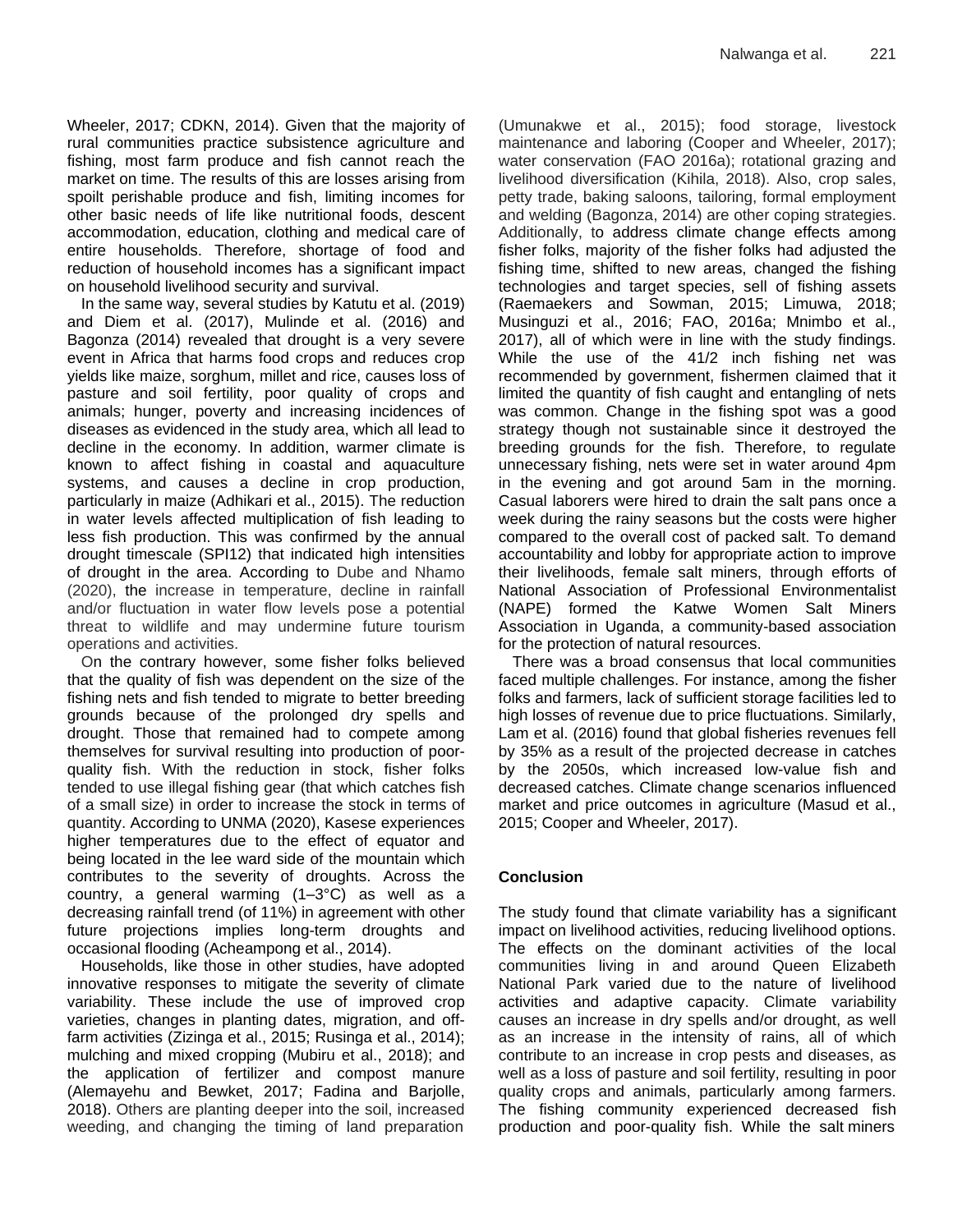experienced decreased salt production, pollution of salt pans, and the occurrence of water related human diseases. The resultant severe food shortages, reduction in household incomes, and poor health conditions at the household level, contributed to food and household livelihood insecurity. The most common coping strategies and adaptation options practiced by household members included agricultural intensification, draining of salt pans, and change in fishing technology, time and spot and livelihoods diversification. Regardless of the various forms of capital used to cope, the challenges faced are outside the control of the local communities, which further constrain the local communities.

# **RECOMMENDATIONS**

The recommendations in this chapter are based on the study's findings. Based on farmer complaints about fake fertilizers and drought-resistant seeds, the provision of agricultural officers or extension workers will be critical. Rainwater harvesting should be promoted in communities. To prevent animals from destroying community crops, buffer zones or control methods should be established between the park and the farms. There was a need to build surplus storage facilities and provide necessary equipment. The local community can access a portion of the gate fee through a revenue sharing program for community projects. Formation and revival of cooperative societies or Savings and Credit Cooperative Organizations (Sacco) will help encourage saving and borrowing loans at the lowest interest. The funds can support livelihood activities regardless of the impacts like provision of protective gears such as gum boats, heavy gloves, and life jackets which are expensive for fisher folks. Finally, government should ensure the upgrading and rehabilitation of feeder roads which will ease transportation of products to the markets.

# **CONFLICT OF INTERESTS**

The authors have not declared any conflict of interests.

# **LIMITATIONS OF THE STUDY**

This study was hampered by language barrier and respondents' refusal to be tape recorded. Nonetheless, local research assistants were useful because they spoke the local language and took notes on a daily basis.

## **ACKNOWLEDGEMENTS**

This research was made possible by funding from Climate Impacts Research Capacity Leadership Enhancement (CIRCLE) programme through Makerere University"s strategic framework on capacity development. Special thanks to my team who worked tirelessly in collecting all the useful information and the communities that accepted to participate in the research.

#### **REFERENCES**

- Acheampong EN, Nicholas O, Eric SO (2014). "Vulnerability Assessment of Northern Ghana to Climate Variability." Climatic Change 126(1-2):31-44.
- Adhikari U, Nejadhashemi AP, Woznicki SA (2015). "Climate Change and Eastern Africa: A Review of Impact on Major Crops." Food and Energy Security 4(2):110-132.
- Akampumuza P, Hirotaka M (2017). "Weather Shocks and Urban Livelihood Strategies: The Gender Dimension of Household Vulnerability in the Kumi District of Uganda." Journal of Development Studies 53(6):953-970.
- Alemayehu A, Woldeamlak B (2017). "Smallholder Farmers' Coping and Adaptation Strategies to Climate Change and Variability in the Central Highlands of Ethiopia." Local Environment 22(7):825-839.
- Amin A, Zaehringer JG, Schwilch G, Koné I (2015). "People, Protected Areas and Ecosystem Services: A Qualitative and Quantitative Analysis of Local People"s Perception and Preferences in Côte d"Ivoire." Natural Resources Forum 39(2):97-109.
- Arndt C, Felix A, James T (2015). "Implications of Climate Change for Ghana"s Economy." Sustainability (Switzerland) 7(6):7214-31.
- Atiqul HSM (2016). "Multi-Benefits of National Parks and Protected Areas: An Integrative Approach for Developing Countries." Environmental and Socio-Economic Studies 4(1):1-11.
- Bagonza RA (2014). "Gender and Vulnerability to Disasters and Disaster/Climate Risk Management In Uganda: A Participatory Characterisation.
- Bruno JF, Amanda EB, Chris C, Elizabeth PP, Steven CA, Van Hooidonk R, Stephanie AH, Richard BA (2018). "Climate Change Threatens the World"s Marine Protected Areas." Nature Climate Change 8(6):499-503.
- CDKN (2014). "The IPCC "s Fifth Assessment Report What"s in It for Latin America?" Available at: https://doi.org/http://cdkn.org/wpcontent/uploads/2014/04/J1731\_CDKN\_FifthAssesmentReport\_WEB .pdf.
- Chambers R (1983). Rural Development: Putting the Last First. International Affairs 60(3):477-478. Available at: https://doi.org/10.2307/2617619.
- Chikulo BC (2014). "Gender, Climate Change and Energy in South Africa : A Review." Gender and Behaviour 12(3):5957-70. Available at: https://journals.co.za/content/genbeh/12/3/EJC154461.
- Cooper SJ, Wheeler T (2017). "Rural Household Vulnerability to Climate Risk in Uganda." Regional Environmental Change 17(3):649-63.
- Crawhall N (2015). "Social and Economic Influences Shaping Protected Areas." Protected Area Governance and Management. Available at: https://doi.org/10.22459/pagm.04.2015.05.
- DFID (1999). "Sustainable Livelihoods Guidance Sheets Introduction: Overview." Sustainable Livelihoods Guidance Sheets, 10.
- Diem JE, Hartter J, Salerno J, McIntyre E, Stuart GA (2017). Comparison of measured multi-decadal rainfall variability with farmers" perceptions of and responses to seasonal changes in western Uganda. Regional Environmental Change 17(4):1127-1140.
- Dube K, Nhamo G (2020). "Evidence and Impact of Climate Change on South African National Parks. Potential Implications for Tourism in the Kruger National Park." Environmental Development 33:100485. Available at: https://doi.org/10.1016/j.envdev.2019.100485.
- Egeru A, Bernard B, Josephine N, Aggrey S, Moses TM, Majaliwa MGJ (2019). "Past, Present and Future Climate Trends under Varied Representative Concentration Pathways for a Sub-Humid Region in Uganda." Climate 7(3).
- Fadina AMR, Dominique B (2018). "Farmers" Adaptation Strategies to Climate Change and Their Implications in the Zou Department of South Benin." Environments *-* MDPI 5(1):1-17.
- FAO (2016a). 2015-2016 El Niño: Early Action and Response for Agriculture, Food Security and Nutrition. Available at: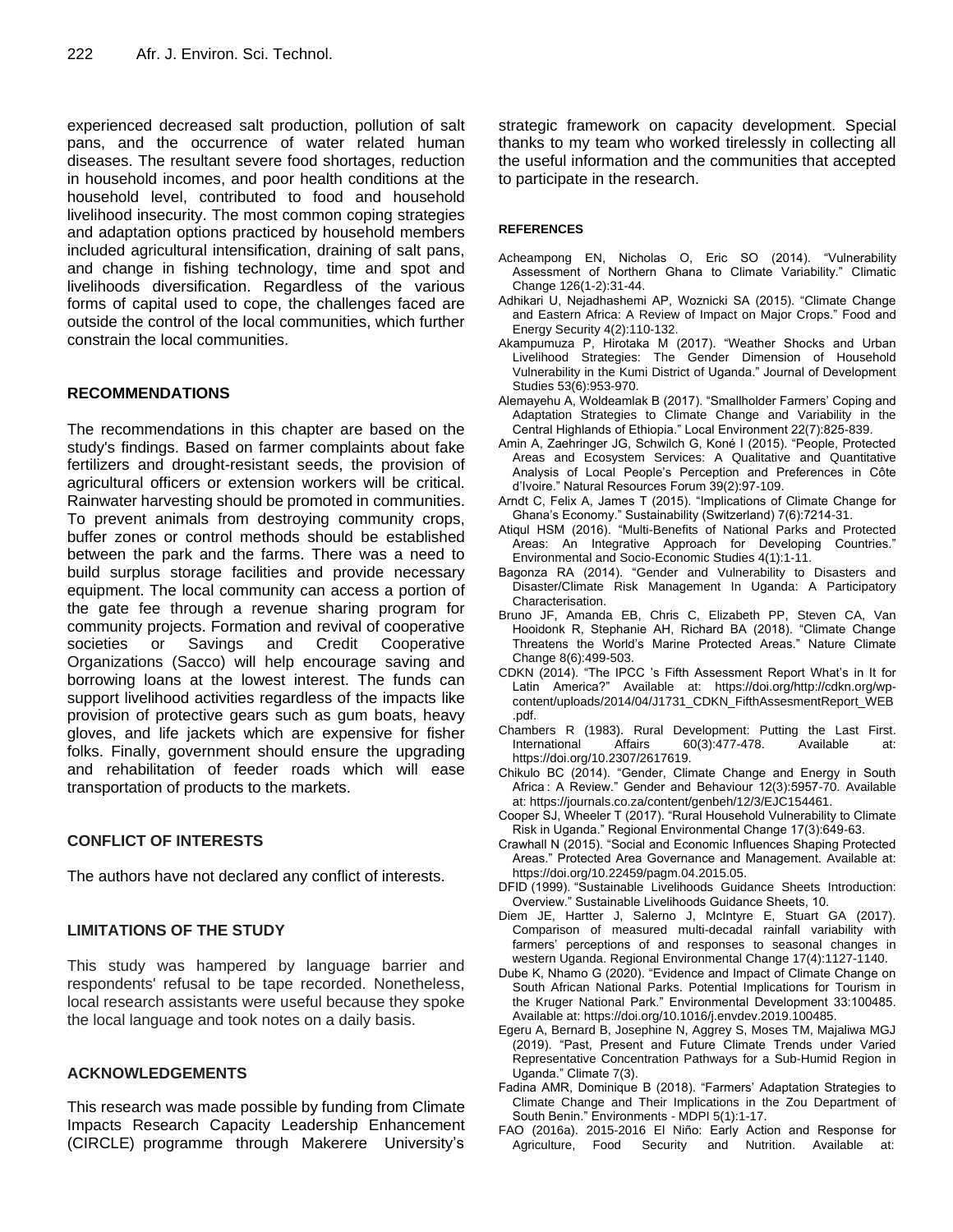http://www.fao.org/3/a-i6049e.pdf.

- FAO (2016b). Characterization of the Agricultural Drought Prone Areas on Global a Global Scale at Scale. Available at: https://doi.org/ISBN: 978-92-5-109286-6.
- Food and Agriculture Organisation of the United Nations (FAO) (2018). Resilience Analysis in Karamoja, Uganda. Available at: http://www.fao.org/resilience/resources/resourcesdetail/en/c/1096624/.
- Fuller TL, Paul RS, Kevin YN, Tróchez A, Morgan K, Demetrio B, Nicola MA (2018). "Science of the Total Environment Climate Warming Causes Declines in Crop Yields and Lowers School Attendance Rates in Central Africa." Science of the Total Environment 610:503- 510.
- Harrington LJ, Dave F, Andrew DK, Friederike ELO (2018). "How Uneven Are Changes to Impact-Relevant Climate Hazards in a 1.5 °C World and Beyond?" Geophysical Research Letters 45(13):6672- 6680.
- Hoogendoorn G, Jennifer MF (2018). "Tourism and Climate Change: A Review of Threats and Adaptation Strategies for Africa." Current Issues in Tourism 21(7):742-759.
- IPCC (2007). "The IPCC's Fifth Assessment Report: What's in It for<br>Africa?" Change 446 (November): 12-17. Available at: Change 446 (November): 12-17. Available at: https://doi.org/10.1256/004316502320517344.
- IPCC (2014). "IPCC Working Group II Assessment Report 5: Technical Summary. Climate Change 2014: Impacts, Adaptation, and Vulnerability."
- Islam SN, John W (2017). "Climate Change and Social Inequality." *DESA* Working Paper No. 152, Available at: https://doi.org/10.1111/j.1442-200X.2010.03095.x.
- Jellason NP, Richard NB, John SC, Chukwuma CO (2019). "Climate Change Perceptions and Attitudes to Smallholder Adaptation in Northwestern Nigerian Drylands." Social Sciences 8(2):31.
- Jiricka-Pürrer A, Tadini V, Salak B, Taczanowska K, Tucki A, Senes G (2019). "Do Protected Areas Contribute to Health and Well-Being? A Cross-Cultural Comparison." International Journal of Environmental Research and Public Health 16(7):1172.
- Jones N, Malesios C, Kantartzis A, Dimitrakopoulos PG (2020). "The Role of Location and Social Impacts of Protected Areas on Subjective Wellbeing." Environmental Research Letters 15(11).
- Katutu R, Nyamweha BR, Kabaseke C, Koojo MS, Kervyn M (2019). "Study of Natural Disasters and of Their Impact on the Environmental Condition Rwenzori Mountain Region." Technogenic and Ecological Safety 5:31-37.
- Kihila JM (2018). "Indigenous Coping and Adaptation Strategies to Climate Change of Local Communities in Tanzania: A Review." Climate and Development 10(5):406-416.
- Kilimani N, van Heerden J, Bohlmann H, Roos L (2016). "Counting the Cost of Drought Induced Productivity Losses in an Agro-Based Economy: The Case of Uganda," No. 201649. Available at: http://www.econrsa.org/system/files/publications/working\_papers/wor king\_paper\_616.pdf.
- Krantz L (2001). "Sustainable Livelihood Approach to Poverty Reduction." pp. 93-100. Available at: https://doi.org/10.1007/978-3-319-45623-2\_9.
- Lam VW, Cheung WW, Reygondeau G, Sumaila UR (2016). "Projected Change in Global Fisheries Revenues under Climate Change." Scientific Reports 6(1):1-8.
- Limuwa MM (2018). "Evaluation of Small-Scale Fishers " Perceptions on Climate Change and Their Coping Strategies : Insights from Lake Malawi." Available at: https://doi.org/10.3390/cli6020034.
- Majaliwa JGM, Tenywa MM, Bamanya D, Majugu W, Isabirye P, Nandozi C, Nampijja J (2015). "Characterization of Historical Seasonal and Annual Rainfall and Temperature Trends in Selected Climatological Homogenous Rainfall Zones of Uganda." Global Journal of Science Frontier Research 15(4).
- Malakoutikhah Shima, Fakheran S, Hemami MR, Tarkesh M, Senn J (2020). "Assessing Future Distribution, Suitability of Corridors and Efficiency of Protected Areas to Conserve Vulnerable Ungulates under Climate Change." Diversity and Distributions 26(10):1383-96.
- Marengo JA, Cunha AP, Nobre CA, Ribeiro Neto GG, Magalhaes AR, Torres RR, Sampaio G (2020). "Assessing Drought in the Drylands of Northeast Brazil under Regional Warming Exceeding 4 °C." Natural

Hazards 103(2):2589-2611.

- Masud MB, Khaliq MN, Wheater HS (2015). "Analysis of Meteorological Droughts for the Saskatchewan River Basin Using Univariate and Bivariate Approaches." Journal of Hydrology 522:452-466.
- Mayega RW, Tumuhamye N, Atuyambe L, Bua G, Ssentongo J, Bazeyo W (2015). "Qualitative Assessment of Resilience to the Effects of Climate Variability in the Three Communities in Uganda," no. July: 58.
- Mbuli CS, Fonjong LN, Fletcher AJ (2021). "Climate Change and Small Farmers" Vulnerability to Food Insecurity in Cameroon." Sustainability (Switzerland) 13(3):1-17.
- McKim CA (2017). "The Value of Mixed Methods Research: A Mixed Methods Study." Journal of Mixed Methods Research 11(2):202-222.
- Mcneely JA (2020). "Today"s Protected Areas: Supporting a More Sustainable Future for Humanity." Integrative Zoology 15(6):603-616.
- Mihiretu A, Okoyo EN, Lemma T (2019). "Determinants of Adaptation Choices to Climate Change in Agro-Pastoral Dry Lands of Northeastern Amhara, Ethiopia." Cogent Environmental Science 5(1).
- Misrachi M, Belle E (2016). "Protected Areas Resilient to Climate Change, Guidelines for Protected Area Managers in the Face of Climate Change pp. 1-28.
- Mnimbo TS, Lyimo-Macha J, Urassa JK, Mahoo HF, Tumbo SD, Graef F (2017). "Influence of Gender on Roles, Choices of Crop Types and Value Chain Upgrading Strategies in Semi-Arid and Sub-Humid Tanzania." Food Security 9(6):1173-1187.
- Molina-Azorin JF (2016a). "Mixed Methods Research: An Opportunity to Improve Our Studies and Our Research Skills." European Journal of Management and Business Economics 25(2):37-38.
- Molina-Azorin JF (2016b). "Mixed Methods Research: An Opportunity to Improve Our Studies and Our Research Skills." European Journal of Management and Business Economics 25(2):37-38.
- Mthembu A, Hlophe S (2020). "Building Resilience to Climate Change in Vulnerable Communities: A Case Study of UMkhanyakude District Municipality." Town and Regional Planning 77:42-56.
- Mubiru DN, Radeny M, Kyazze FB, Zziwa A, Lwasa J, Kinyangi J, Mungai C (2018). "Climate Trends, Risks and Coping Strategies in Smallholder Farming Systems in Uganda." Climate Risk Management 22:4-21.
- Mudelsee M (2019). "Trend Analysis of Climate Time Series: A Review of Methods." Earth-Science Reviews 190:310-22.
- Mugagga F, Elepu J, Nimusiima A, Bamutaze Y (2019). "Institutional Determinants to Climate Variability Adaptation by Smallholder Irish Potato Farmers in Rubanda District, South Western Uganda." American Journal of Climate Change 8(1):77-93.
- Mugume I, Mesquita MDS, Basalirwa C, Bamutaze Y, Reuder J, Nimusiima A, Waiswa D, Mujuni G, Tao S, Ngailo TJ (2016). "Patterns of Dekadal Rainfall Variation over a Selected Region in Lake Victoria Basin, Uganda." Atmosphere 7(11):1-23.
- Mulinde C, Majaliwa JGM, Twesigomwe E, Egeru A (2016). "Meteorological Drought Occurrence and Severity in Uganda. Disasters and Climate Resilience in Uganda: Processes, Knowledge and Practices," pp. 185-215.
- Müller C, Waha K, Bondeau A, Heinke J (2014). "Hotspots of Climate Change Impacts in Sub-Saharan Africa and Implications for Adaptation and Development." Global Change Biology 20(8):2505- 2517.
- Musinguzi L, Efitre J, Odongkara K, Ogutu-Ohwayo R, Muyodi F, Natugonza V, Olokotum M, Namboowa S, Naigaga S (2016). "Fishers" Perceptions of Climate Change, Impacts on Their Livelihoods and Adaptation Strategies in Environmental Change Hotspots: A Case of Lake Wamala, Uganda." Environment, Development and Sustainability 18(4):1255-1273.
- National Environment Management Authority (NEMA) (2016). "National State of the Environment Report for Uganda 2014; Harnessing Our Environment as Infrastructure for Sustainable Livelihood & Development Available at: https://nema.go.ug/sites/all/themes/nema/docs/FINAL%20NSOER%2 02014.pdf
- National Environment Management Authority (NEMA) (2019). "The National State of the Environment Report 2018-2019: Managing the Environment for Climate Resilient Livelihoods and Sustainable Economic Development." Kampala, Uganda.